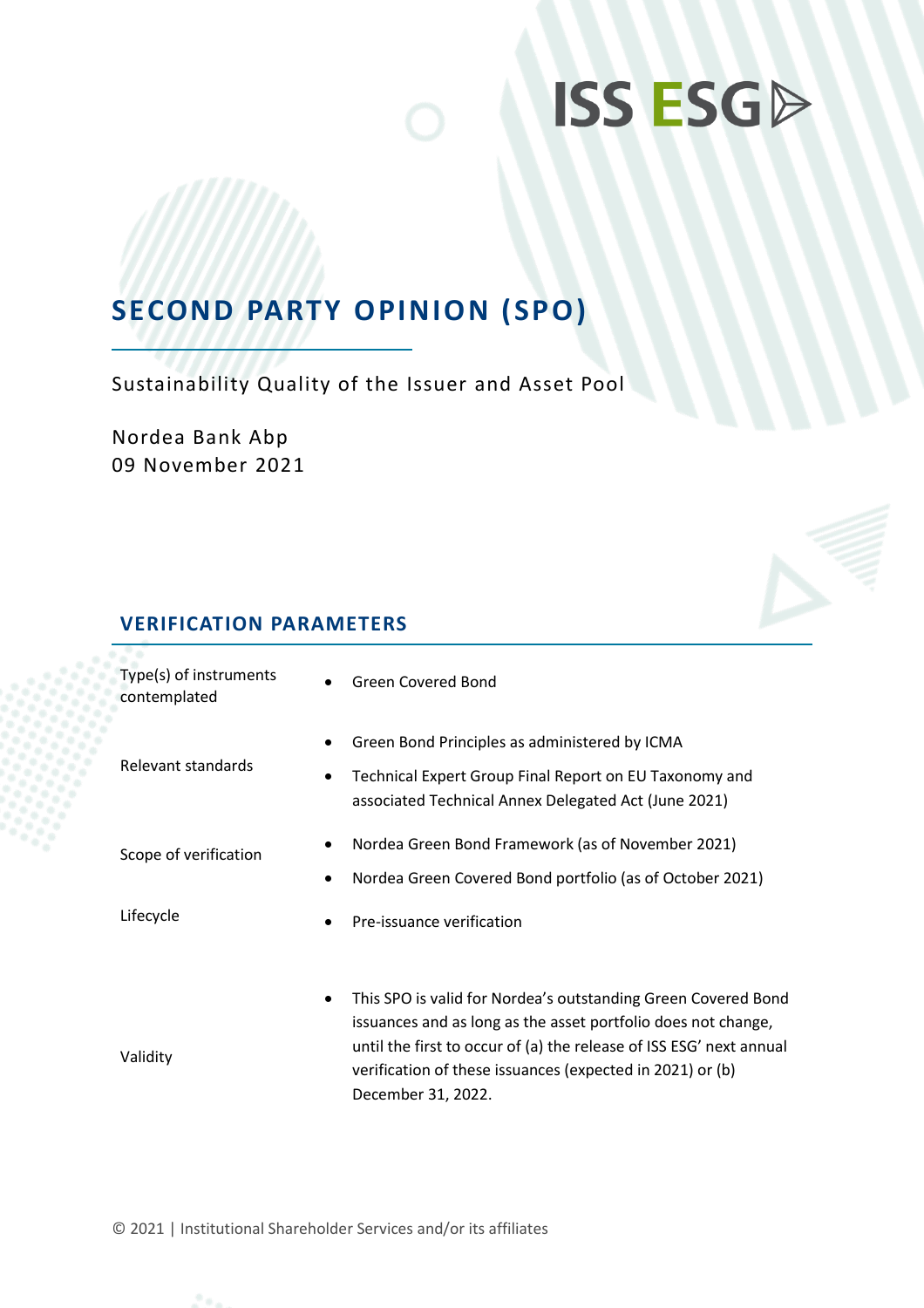

## **CONTENTS**

| PART I: GREEN BOND'S LINK TO NORDEA'S ESG SUSTAINABILITY STRATEGY 5                    |  |
|----------------------------------------------------------------------------------------|--|
|                                                                                        |  |
| B. CONSISTENCY OF GREEN FINANCE INSTRUMENTS WITH NORDEA'S SUSTAINABILITY               |  |
|                                                                                        |  |
| PART III: SUSTAINABILITY QUALITY OF THE GREEN COVERED BOND ASSET PORTFOLIO 14          |  |
| Α.                                                                                     |  |
| <b>B. ALIGNMENT OF THE GREEN COVERED BOND ASSET PORTFOLIO WITH THE EU TAXONOMY .15</b> |  |
|                                                                                        |  |
|                                                                                        |  |
|                                                                                        |  |
|                                                                                        |  |
|                                                                                        |  |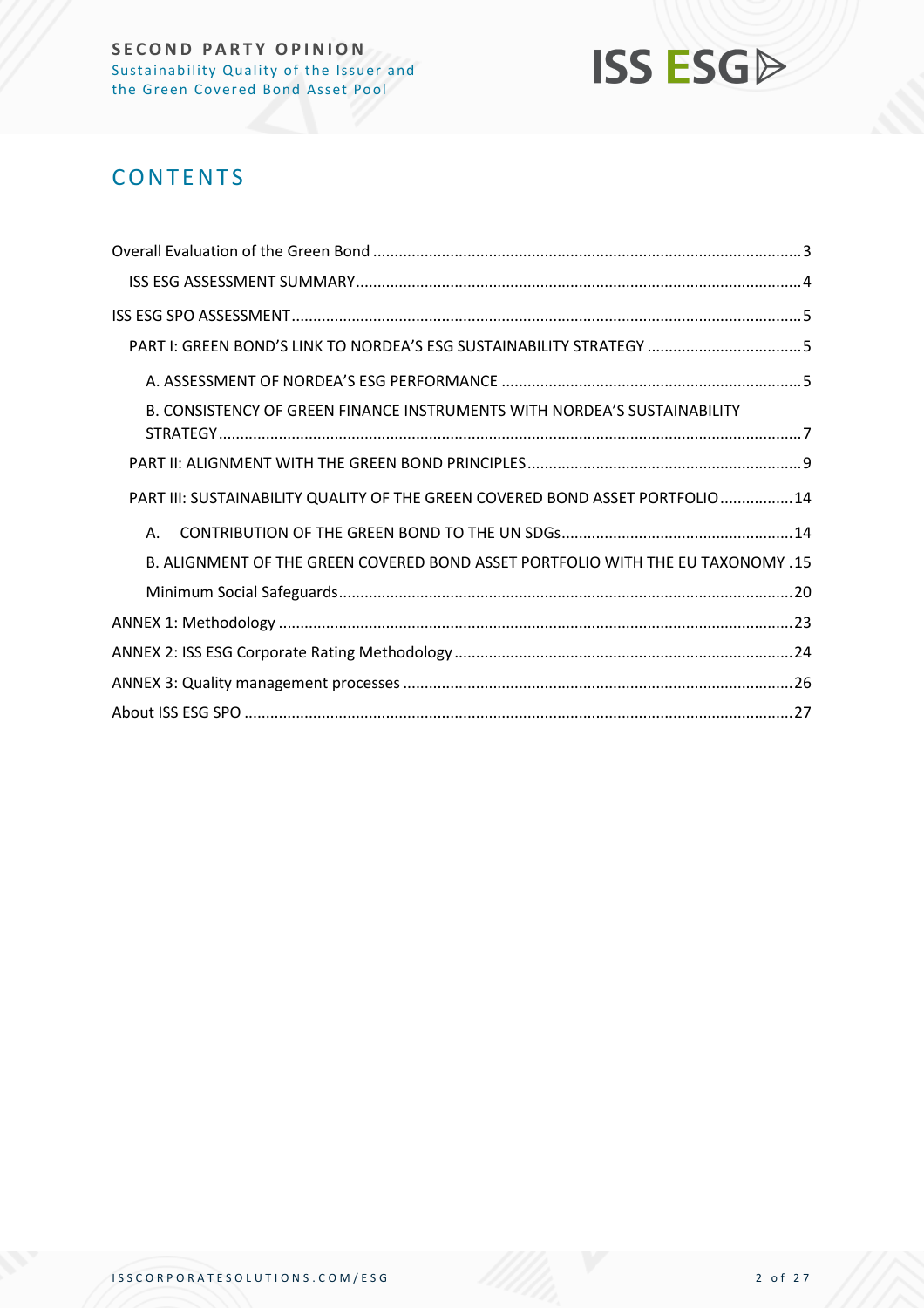## **ISS ESG**

## <span id="page-2-0"></span>Overall Evaluation of the Green Bond

Nordea Bank Abp ("Nordea") commissioned ISS ESG to assist with its Green Bonds by assessing three core elements to determine the sustainability quality of the Bond:

- 1. Green Finance Instruments' link to Nordea's sustainability strategy drawing on Nordea's overall sustainability profile and issuance-specific Use of Proceeds categories.
- 2. Nordea's Green Bond framework as of October 2021 benchmarked against the International Capital Market Association's (ICMA) Green Bond Principles (GBPs) (June 2021 version).
- 3. The eligible project categories whether the projects financed contribute positively to the UN SDGs and align with the Technical Expert Group Final Report on EU Taxonomy and associated Technical Annex $^1$  (EU Taxonomy Delegated Act) on a best effort basis.

<sup>1</sup> Delegated Acts: Technical Anne[x https://eur-lex.europa.eu/resource.html?uri=cellar:d84ec73c-c773-11eb-a925-](https://eur-lex.europa.eu/resource.html?uri=cellar:d84ec73c-c773-11eb-a925-01aa75ed71a1.0021.02/DOC_2&format=PDF) [01aa75ed71a1.0021.02/DOC\\_2&format=PDF](https://eur-lex.europa.eu/resource.html?uri=cellar:d84ec73c-c773-11eb-a925-01aa75ed71a1.0021.02/DOC_2&format=PDF)

ISS ESG reviewed the alignment of the due diligence processes of Nordea for each project category to be (re-)financed under this instrument against the Delegated Act (June 2021) version of the Taxonomy Report.

The EU Commission released an official version of the EU Taxonomy - Climate Delegated Act in June 2021.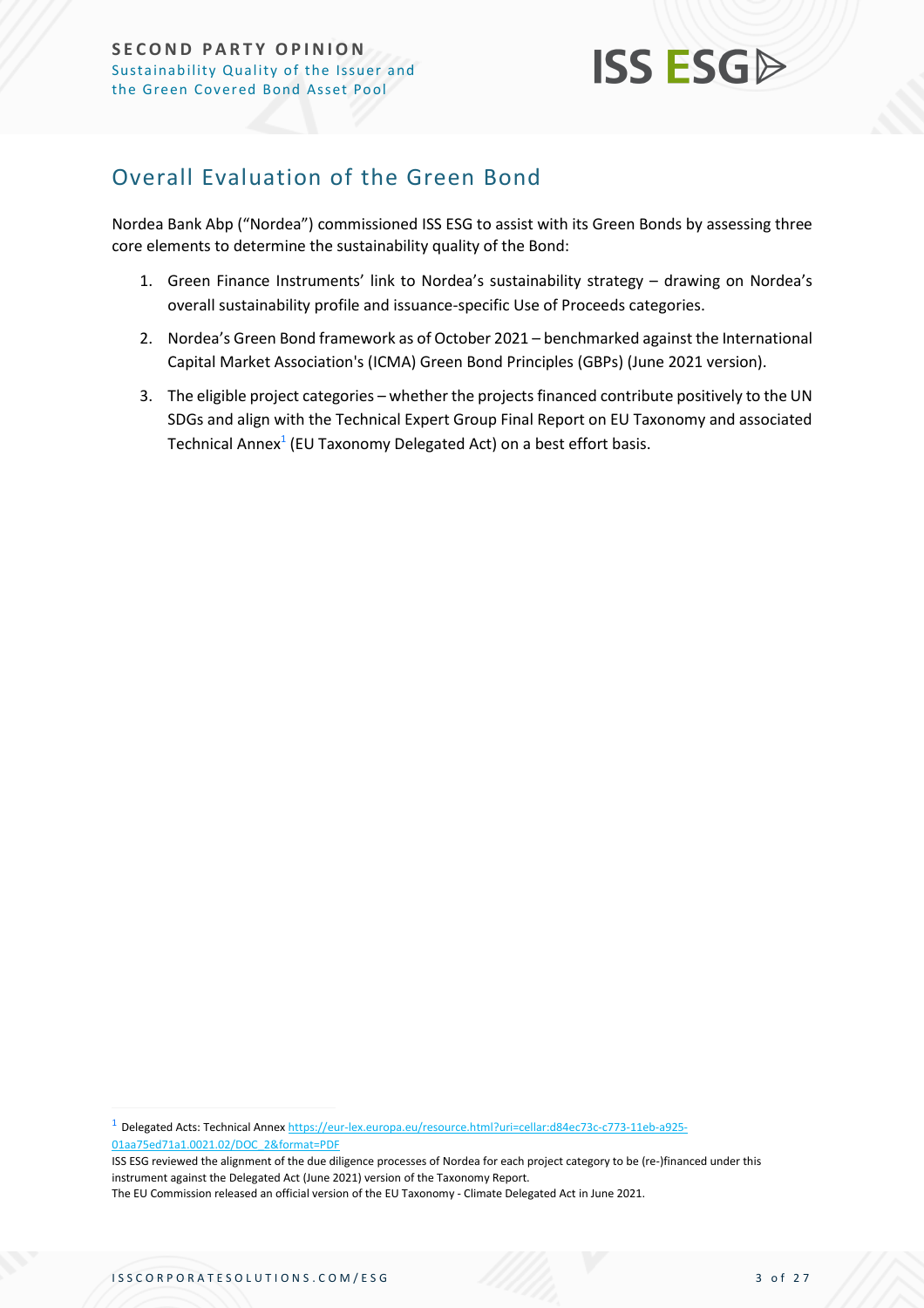## **ISS ESGA**

### <span id="page-3-0"></span>ISS ESG ASSESSMENT SUMMARY

| <b>SPO SECTION</b>                                                               | <b>SUMMARY</b>                                                                                                                                                                                                                                                                                                                                                                                                                                                                                                                                                                                                                                                                                                                                                                                                                                                  | <b>EVALUATION</b> <sup>2</sup>                                   |
|----------------------------------------------------------------------------------|-----------------------------------------------------------------------------------------------------------------------------------------------------------------------------------------------------------------------------------------------------------------------------------------------------------------------------------------------------------------------------------------------------------------------------------------------------------------------------------------------------------------------------------------------------------------------------------------------------------------------------------------------------------------------------------------------------------------------------------------------------------------------------------------------------------------------------------------------------------------|------------------------------------------------------------------|
| Part 1:<br><b>Green Bond's</b><br>link to issuer's<br>sustainability<br>strategy | According to the ISS ESG Corporate Rating published on<br>18.10.2021, the issuer shows a high sustainability performance<br>against the industry peer group on key ESG issues faced by the<br>Commercial Banks & Capital Market sector. The issuer is rated<br>27 <sup>th</sup> out of 300 companies within its sector.<br>ISS ESG finds that the Use of Proceeds financed through this<br>Green Bond Framework are broadly consistent with the issuer's<br>sustainability strategy and material ESG topics for the issuer's<br>industry. The rationale for issuing a Green Bond is clearly<br>described by the issuer.                                                                                                                                                                                                                                         | <b>Consistent</b><br>with issuer's<br>sustainability<br>strategy |
| Part 2:<br>Alignment<br>with GBPs                                                | The issuer has defined a formal concept for its Green Bond<br>regarding Use of Proceeds, Processes for Project Evaluation and<br>Selection, Management of Proceeds and Reporting. This concept<br>is in line with the Green Bond Principles.                                                                                                                                                                                                                                                                                                                                                                                                                                                                                                                                                                                                                    | <b>Positive</b>                                                  |
| Part 3:<br>Alignment of<br>the asset pool<br>with the EU<br><b>Taxonomy</b>      | This SPO covers exclusively Nordea's Green Covered Bond asset<br>portfolio.<br>The Green Bond will (re-)finance residential Green Buildings in<br>Nordic countries. This use of proceed category has a positive<br>contribution to SDG 11 'Sustainable cities and communities' and<br>SDG 13 'Climate Action'.<br>ISS ESG assessed the alignment of Nordea's due diligence<br>processes against the requirements of the EU Taxonomy<br>(Delegated Act version of June 2021), on a best effort basis.<br>Based on robust processes for selection, the green eligible<br>projects are aligned with the relevant activity specific EU<br>Taxonomy Technical Screening Criteria and Minimum Social<br>Safeguards requirements on a best effort basis. However, some<br>Do No Significant Harm Criteria have not been met due to a lack<br>of available information. | <b>Positive</b>                                                  |

2 ISS ESG's evaluation is based on de Nordea's Green Bond Framework (November 2021 version), on the eligible green covered bond pool as received on the 21.10.2021, and on the ISS ESG Corporate Rating applicable at the SPO delivery date (updated on the 18.10.2021).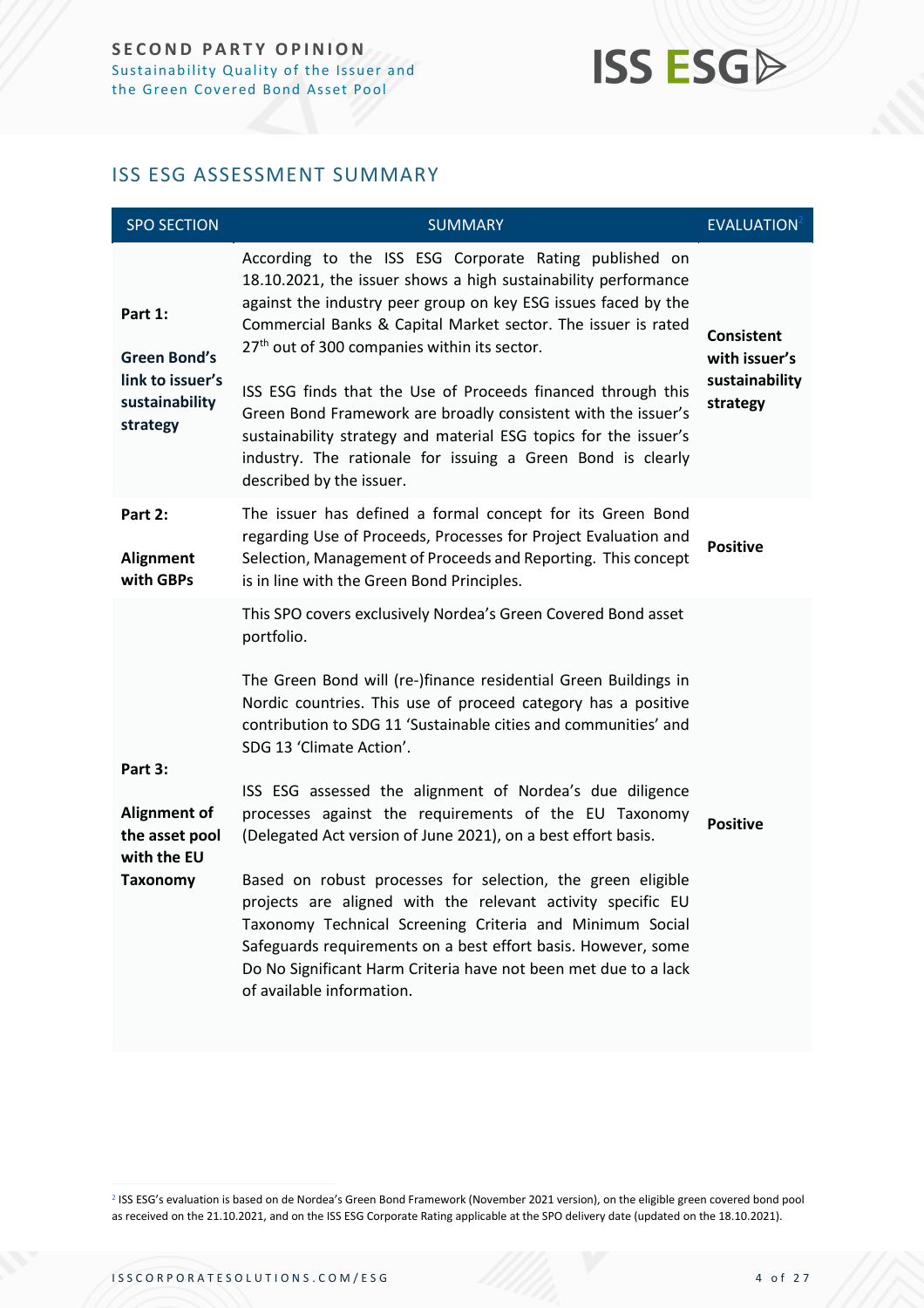## **ISS ESG**

## <span id="page-4-0"></span>ISS ESG SPO ASSESSMENT

### <span id="page-4-1"></span>**PART I: GREEN BOND'S LINK TO NORDEA'S ESG SUSTAINABILITY STRATEGY**

#### <span id="page-4-2"></span>A. ASSESSMENT OF NORDEA'S ESG PERFORMANCE

The ISS ESG Corporate Rating provides material and forward-looking environmental, social and governance (ESG) data and performance assessments.

| COMPANY                | <b>SECTOR</b>                                    |      | DECILE TRANSPARENCY   |
|------------------------|--------------------------------------------------|------|-----------------------|
| <b>NORDEA BANK Abp</b> | COMMERCIAL BANKS<br><b>&amp; CAPITAL MARKETS</b> | RANK | LEVEL<br>I VERY HIGH. |

This means that the company currently shows a moderate sustainability performance against peers on key ESG issues faced by the Commercial Banks & Capital Markets sector and obtains a Decile Rank relative to industry group of 1, given that a decile rank of 1 indicates highest relative ESG performance out of 10.

#### *ESG performance*



As of 08.11.2021, this rating places Nordea 27<sup>th</sup> out of 300 companies rated by ISS ESG in the Commercial Banks & Capital Markets sector.

Key Challenges faced by companies in term of sustainability management in this sector are displayed in the chart on the right, as well as the issuer's performance against those key challenges in comparison to the average industry peers' performance.

#### *Sustainability Opportunities*

In the financial sector, the main sustainability opportunities arise in the provision of financial services with high social and environmental benefits as well as equal access to financial services. The Nordea Star Fund range undertakes detailed positive screenings to identify companies that adhere to ESG criteria and have a future positive impact. Furthermore, Nordea provides accessible banking services for clients with disabilities and banking activities in remote regions. The company also underwrites green bonds. Nordea does not show further significant financial services with high social or environmental benefits.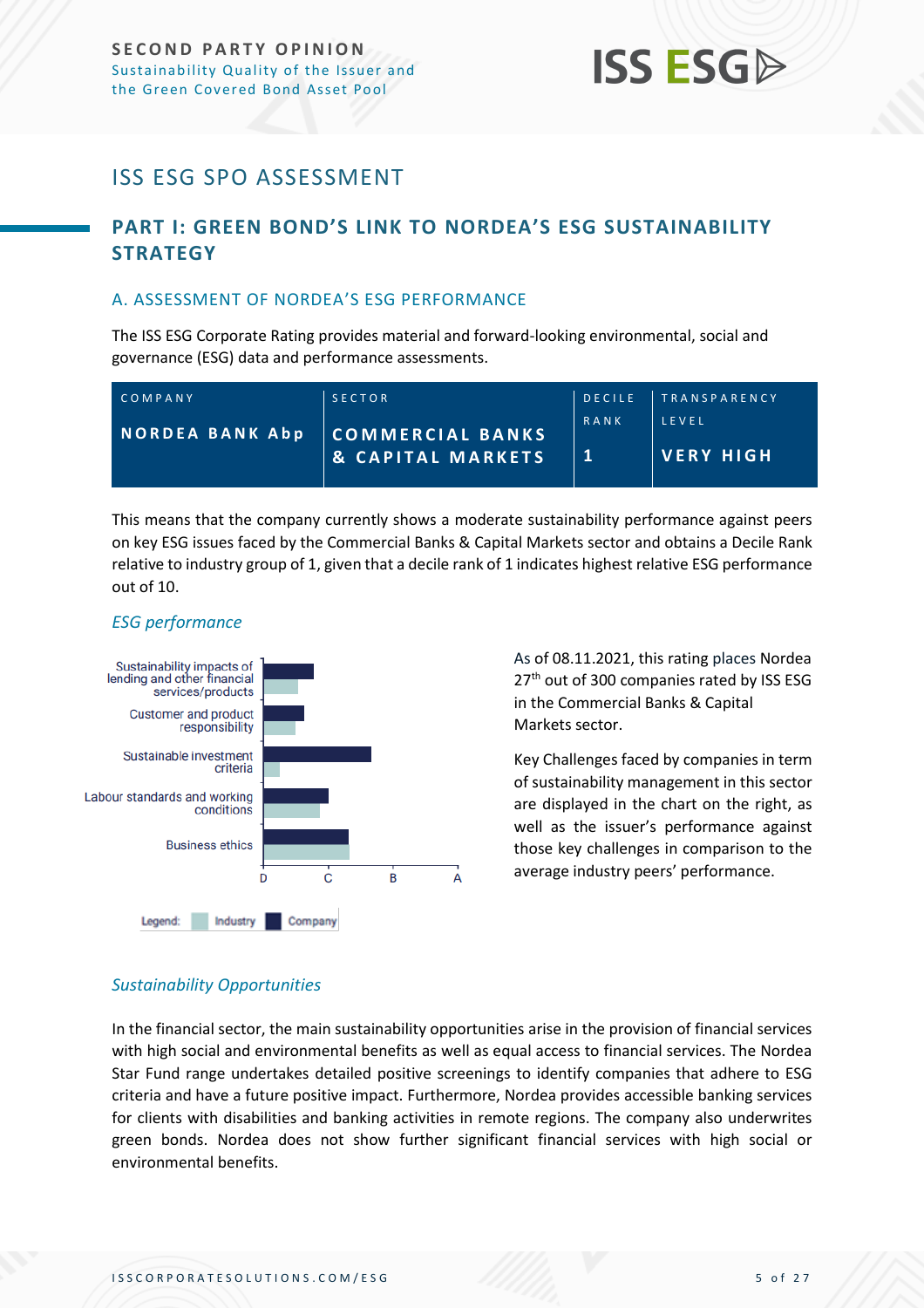## **ISS ESG**

#### *Sustainability Risks*

In order to integrate the assessment of ESG risks into lending decisions, Nordea has developed its Environmental Risk Assessment tool (ERAT) and its Social and Political Risk Assessment tool (SPRAT). Sector specific lending guidelines for forestry, nuclear power and oil services are provided, expecting its customers to undertake environmental baseline studies and environmental impact assessments. In addition, the company's membership with the Equator Principles reinforces its commitment to observe environmental and social minimum standards in project finance. Nordea's general responsible investment approach covers its actively managed funds and is applied using an integration approach and exclusion criteria covering e.g. human and labor rights, business ethics, and environmental protection. For actively managed assets, it excludes companies that have a large and sustained exposure to thermal mining and generate more than 30% of revenue from coal products. In the social dimension, customer and product responsibility as well as employee relations are important challenges. The company has taken some steps to ensure responsible marketing and sales practices. However, there is no clear strategy regarding offshore banking activities and tax compliance as well as regarding the responsible treatment of customers with debt repayment problems. With regard to employees, Nordea has cut more than 2,500 jobs in recent years. Affected employees are offered to join Nordea's internal people matching process to find a new position within Nordea. In certain cases, country-specific voluntary redundancy package, retirement offerings or outplacement support are offered. As the company mostly operates in countries where high legal and factual standards are implemented, risks on health and safety, and work-life balance are limited. Finally, Nordea has established a group-wide code of conduct covering almost all important compliance issues as well as relevant compliance measures such as anonymous and confidential reporting channels are provided for employees. Nevertheless, in May 2018 the company was accused of enabling organized crime to launder roughly EUR 134 million through privately owned exchange offices in Copenhagen, and in October 2018 it was involved in further money laundering allegations.

#### *Governance opinion*

Regarding its governance structure, the majority of Nordea's board members are independent (as at April 1, 2020). The company's board chair, Torbjorn Magnusson is not independent as he is the CEO of If P&C Insurance Holding Ltd, a subsidiary of Sampo Oyj. Committees in charge of audit and remuneration are established with half of the board members being independent, yet a committee in charge of nomination seems to be missing. Moreover, Nordea discloses the remuneration of some of its executive management members, which includes long-term incentive components. Regarding the company's sustainability governance, Nordea has a fully independent sustainability committee in place (as at April 1, 2020). Some sustainability performance objectives are integrated into the variable remuneration of the executives although no details were provided. The company has established a group-wide code of conduct covering almost all important issues, such as corruption, antitrust violations, insider dealings and conflicts of interest. Compliance training is provided to employees as well as anonymous and confidential reporting channels. Nevertheless, in May 2018 the company was accused of enabling organized crime to launder roughly EUR 134 million through privately owned exchange offices in Copenhagen, and in October 2018 it was involved in further money laundering allegations.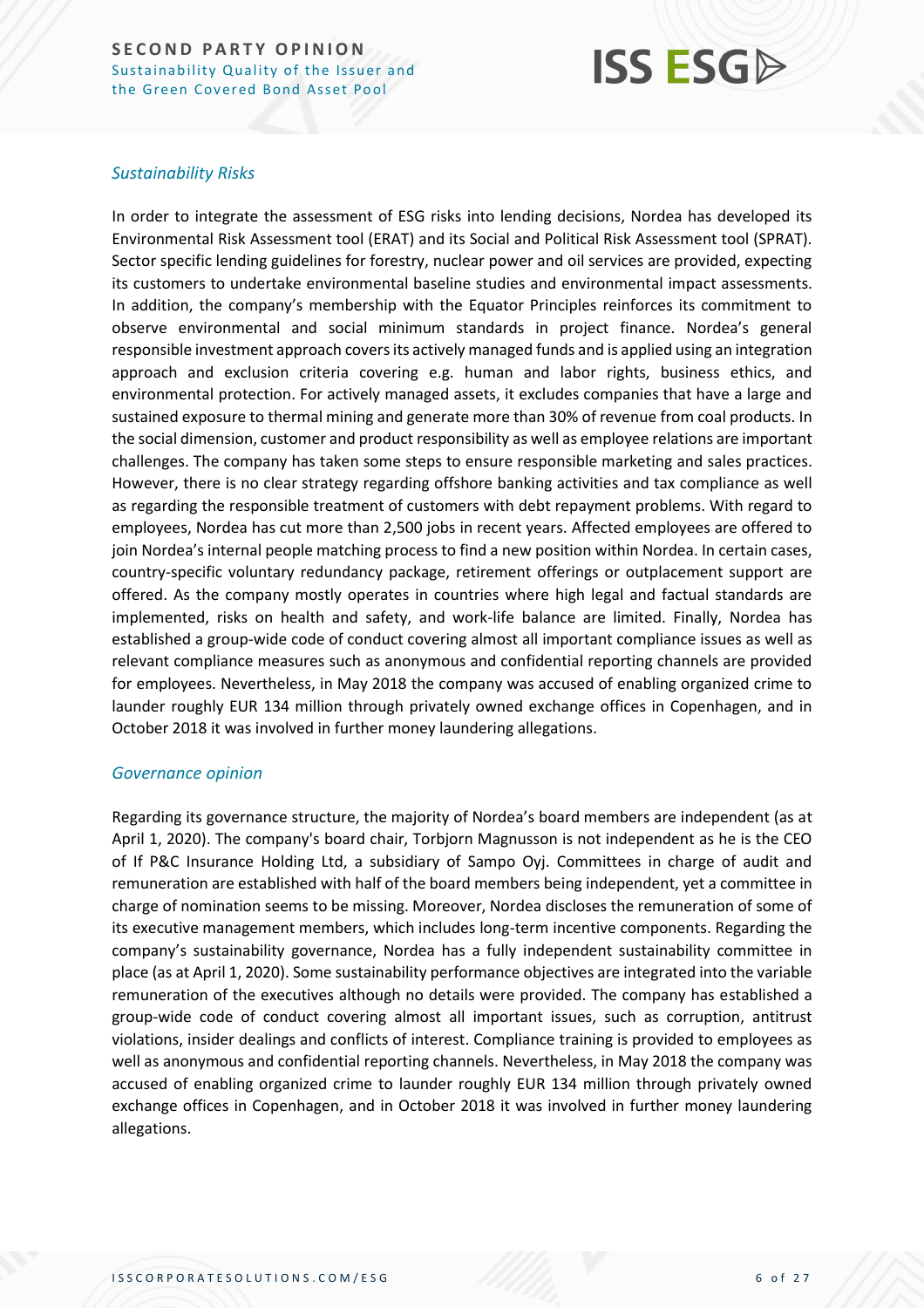

#### *Sustainability impact of products and services portfolio*

Using a proprietary methodology, ISS ESG assessed the contribution of Nordea's current products and services portfolio to the Sustainable Development Goals defined by the United Nations (UN SDGs). This analysis is limited to the evaluation of final product characteristics and does not include practices along Nordea's operation process. ISS ESG determined that, based on the information provided by the company, its overall business model has no net impact (contribution and/or obstruction) to the UN SDGs.

#### *Breaches of international norms and ESG controversies*

The bank is not facing any severe controversy.

#### <span id="page-6-0"></span>B. CONSISTENCY OF GREEN FINANCE INSTRUMENTS WITH NORDEA'S SUSTAINABILITY STRATEGY

#### *Key sustainability objectives and priorities defined by the issuer*

In January 2021, Nordea launched an updated plan to fully integrate sustainability into its business strategy and set a long-term objective to become a net zero emissions bank by 2050 at the latest. To reach this goal, Nordea set a mid-term objective to reduce carbon emissions from its lending and investment portfolios by 40-50% by 2030.

Nordea has committed to aligning its business strategy to be consistent with the goals listed in the Sustainable Development Goals and the Paris Climate Agreement. Furthermore, Nordea is equally committed to supporting its customers to reach these goals.

Nordea's sustainability integration is grouped into four strategic pillars: financial strength, climate action, social responsibility and governance and culture. Each of the four areas is linked to targets for 2023. The climate action pillar also has two long-term objectives for 2030. Nordea aims at having a significant impact in all these four areas by reducing the negative impact and increasing the positive impact from its business activities and internal operations.

The Nordea Group 2023 targets include the following:

- At least 25% of the savings inflow should be in our sustainable offering.
- Nordea Life & Pensions will reduce its carbon emissions intensity for listed equities, corporate bonds and real estate by at least 25% by the end of 2024.
- To grow the share of EU Taxonomy-aligned assets and income and to meet disclosure requirements.
- Work together with our large corporate customers in carbon-intensive industries to set lowcarbon transition plans.
- Reduce carbon emissions from our internal operations by 30% compared to 2019.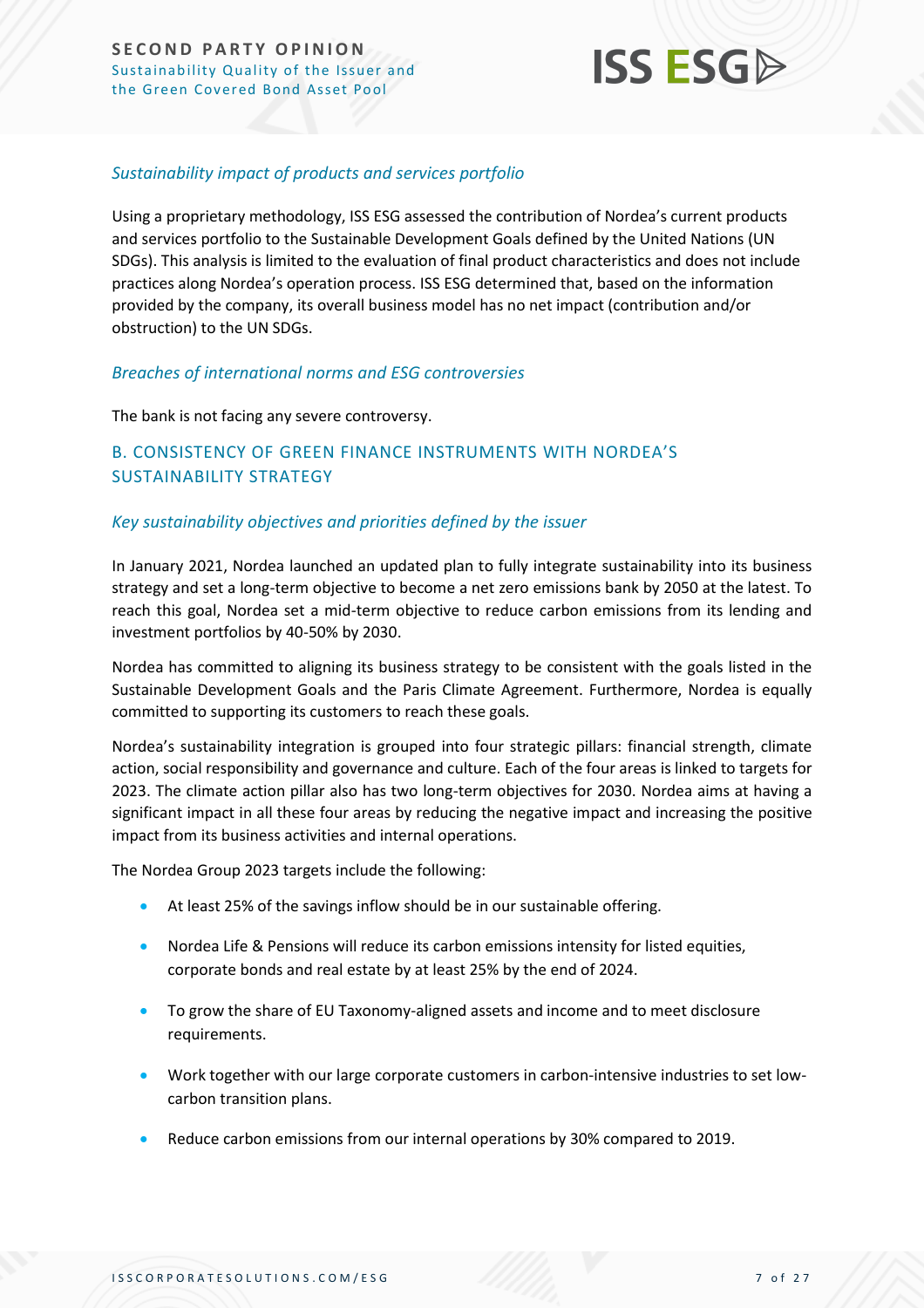

#### *Rationale for issuance*

The categories Nordea has chosen as eligible for use of proceeds from its Green Bonds are presented in section 2 of the Green Bond Framework. The categories have been chosen based on Nordea's overall goal of enabling the transition to a sustainable society in general and combating climate change specifically. It is in these categories that Nordea sees it has the greatest potential to make an impact by generating environmental benefits through their financing efforts. The alignment is further enhanced through their materiality analysis, where climate action was defined as Nordea's top priority for their strategic direction and sustainability focus, as well as the contents of the Sustainable Banking Strategy published in February 2021 referenced above.

The Green Bond Framework is intended to accommodate transactions in any format (for example covered, unsecured, subordinated debt), size (for example benchmark, public transactions, private placement) and currencies. Further details will be provided in the applicable announcements and transaction documentation. Where the Green Bond process for Green Covered Bond issuances diverges from Nordea's regular Green Bond process, it is described in the applicable section of the framework.

As of the October 2021 update of this Green Bond Framework, Nordea includes specific Green Covered Bond considerations within the various sections of the framework where applicable. They want to enable Green Covered Bond issuances, as the real estate sector represents a domain where a large portion of the energy consumption and emissions arises in the EU, including the Nordics. Nordea's current share of the mortgage market in the Nordic region offers an important opportunity to make a positive environmental impact. With a focus on residential mortgages, they aim at strengthening their role as an intermediary to help improve the energy efficiency and lower the energy consumption of Nordic households while also increasing the awareness about cleaner sources of energy.

#### *Contribution of Use of Proceeds categories to sustainability objectives and priorities*

ISS ESG mapped the Use of Proceeds categories financed under this Green Covered Bond with the sustainability objectives defined by the issuer, and with the key ESG industry challenges as defined in the ISS ESG Corporate Rating methodology for the Commercial Banks & Capital Markets sector. Key ESG industry challenges are key issues that are highly relevant for a respective industry to tackle when it comes to sustainability, e.g. climate change and energy efficiency in the buildings sector. From this mapping, ISS ESG derived a level of contribution to the strategy of each Use of Proceeds category.

| <b>USE OF PROCEEDS</b> | <b>SUSTAINABILITY OBJECTIVES</b> | <b>KEY ESG INDUSTRY</b> | <b>CONTRIBUTION</b>                     |
|------------------------|----------------------------------|-------------------------|-----------------------------------------|
| <b>CATEGORY</b>        | <b>FOR THE ISSUER</b>            | <b>CHALLENGES</b>       |                                         |
| <b>Green Buildings</b> |                                  |                         | Contribution to a<br>material objective |

**Opinion:** *ISS ESG finds that the Use of Proceeds financed through this Green Finance Framework are consistent with the issuer's sustainability strategy and material ESG topics for the issuer's industry. The rationale for issuing Green Finance Instruments is clearly described by the issuer.*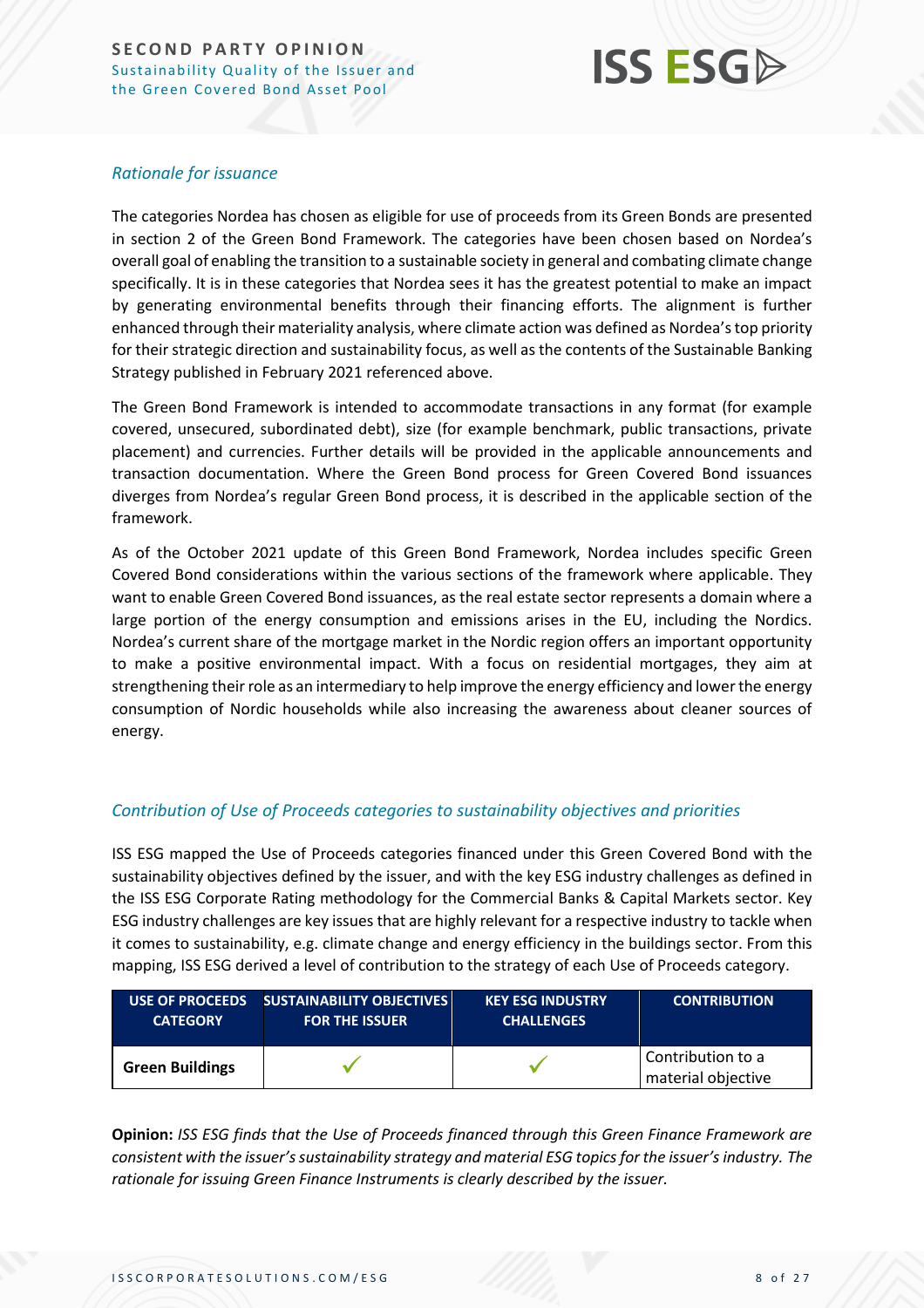## **ISS ESG**

### <span id="page-8-0"></span>**PART II: ALIGNMENT WITH THE GREEN BOND PRINCIPLES**

#### **1. Use of Proceeds**

The amount equal to the net proceeds of the Green Bonds issued by Nordea is intended to be used, directly or indirectly, to finance or refinance Green Bond Assets that have been evaluated and selected by Nordea pursuant to this Green Bond Framework. The Green Bond Assets comprise financing within the Green Bond Asset Categories which are, or have been, originated by the various business units of Nordea mostly in the Nordic countries.

Importantly, however, the net proceeds of any Nordea Green Bond will not be used towards financing nuclear or fossil fuel energy operations or operations that are deemed by Nordea to be in the sectors "Weapons and Defence", "Coal Mining" or "Tobacco". Additionally, any existing financing of customers which are deemed not to be eligible in reference to Nordea's corporate customer Environment, Social and Governance ("ESG") assessment process will not be selected for financing or refinancing by the net proceeds of any Green Bond issued by Nordea.

It should be noted that Green Bonds, like any other notes issued by Nordea, will be fully subject to the application of the eligibility criteria of the Capital Requirements Regulation and the requirements of the Bank Recovery and Resolution Directive for own funds and eligible liabilities instruments and, as such, any net proceeds of the Green Bonds qualifying as own funds or eligible liabilities will be fully available to cover any and all losses arising on the balance sheet of the relevant issuer (in the same way as any other instrument not classified as Green Bonds) regardless of their "green" or other similar label.

The Nordea ESG assessment process includes an assessment of all large corporate customers with respect to:

- governance
- environmental, health and safety management processes
- social aspects including human and labour rights
- potential controversies.

The net proceeds of the Green Covered Bonds issued by Nordea's mortgage credit institutions (MCIs) that are wholly owned subsidiaries (Nordea Kredit Realkreditaktieselskab, Nordea Mortgage Bank Plc, Nordea Eiendomskreditt AS and Nordea Hypotek AB (publ), collectively, the "Nordea MCIs") are intended to be used, directly or indirectly, to finance or refinance assets that:

- are eligible for being included in the general cover pool of the respective Nordea MCI, and
- satisfy certain eligibility requirements that promote climate-friendly and other environmental purposes.

These assets are evaluated and selected by Nordea pursuant to this Green Bond Framework ("Green Assets").

#### Green covered bond asset categories and green covered bond asset portfolio

The categories of Green Assets listed in the table below ("Green Covered Bond Asset Categories") have been identified by Nordea as aiming to increase the positive or reduce the negative impact of residential buildings on the environment while encouraging especially energy efficiency in buildings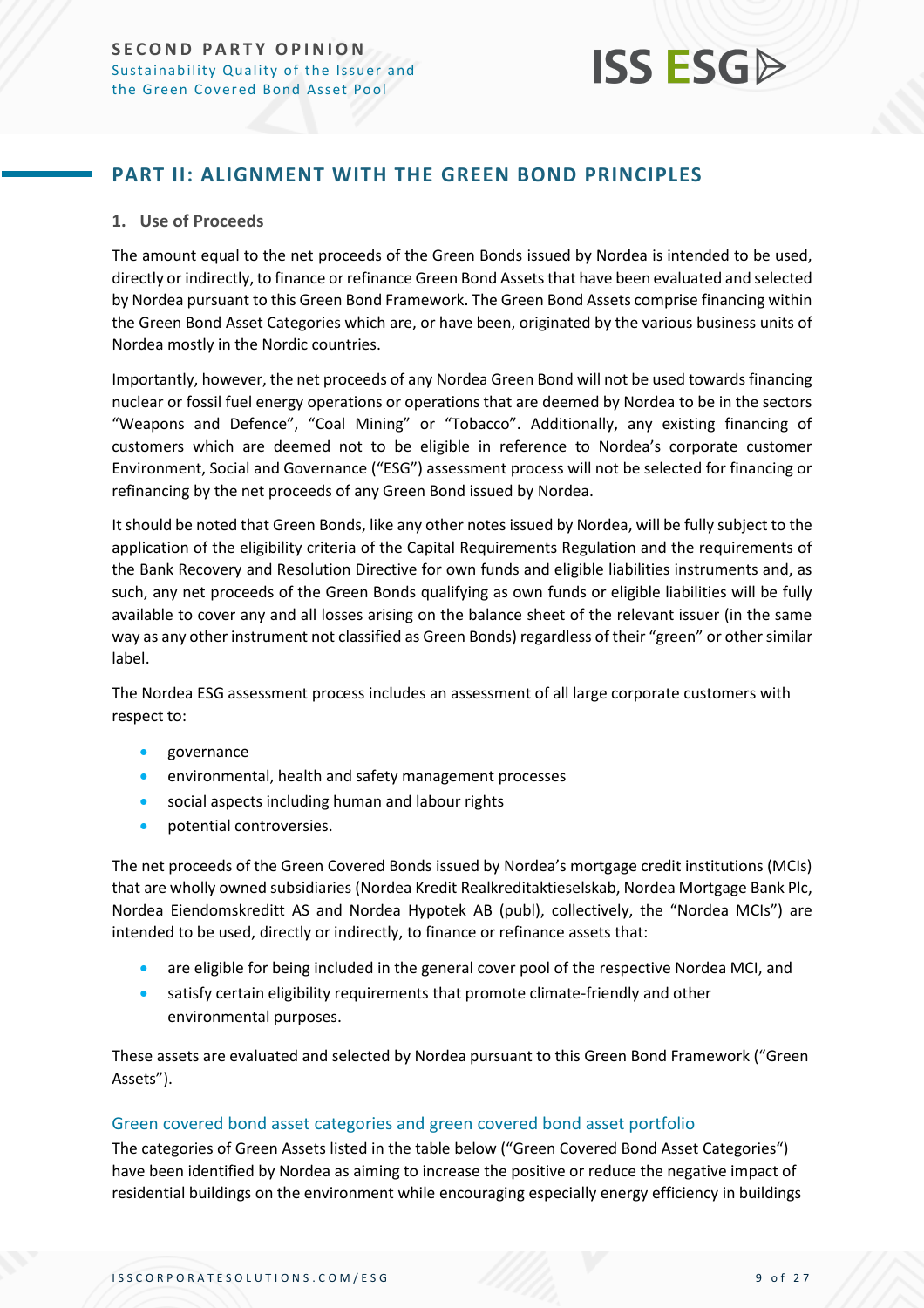

and reducing energy consumption by households. Although this framework is based on the GBP, the project types and criteria stated under project types make reference to the Technical Screening Criteria as defined by the EU Taxonomy Delegated Acts of the EU Commission and the associated Annexes.

Assets that have been assessed by Nordea to be in accordance with the criteria stated below, and are eligible for being included in cover pools, will be recorded as assets that qualify for financing or refinancing, whether directly or indirectly, by the net proceeds from issues of Green Covered Bonds ("Green Asset Portfolio"). Green Asset Portfolios will be included in the general cover pool of the respective Nordea MCI. Hence, no separate cover pools with Green Portfolio Assets only will be created. However, all issuers utilise this framework including the process descriptions, Green Asset Categories and subsequent criteria. We aim to optimise portfolio selection locally amongst the four different pools. Local variations in identifying eligible Green Assets exist.

Green Covered Bonds can also rely on the definitions for additional Green Asset Categories as set out in section 2.1 of this framework. However, for Green Buildings and buildings related to Energy Efficiency measures, the Green Asset categories are stated as below.

| <b>GBP CATEGORY</b>                   | <b>PROJECT TYPES</b>                                                                                                                                                                                                                                                                                                                                |
|---------------------------------------|-----------------------------------------------------------------------------------------------------------------------------------------------------------------------------------------------------------------------------------------------------------------------------------------------------------------------------------------------------|
| Green Residential<br><b>Buildings</b> | Construction of new buildings<br>The primary energy demand, defining the energy performance of<br>the building resulting from the construction, is at least 10% lower                                                                                                                                                                               |
|                                       | than the threshold set for the nearly zero-energy building (NZEB)<br>requirements in national measures implementing Directive<br>2010/31/EU of the European Parliament and of the Council. The<br>energy performance is certified using an as built Energy<br>Performance Certificate (EPC).                                                        |
|                                       | Acquisition and ownership of buildings                                                                                                                                                                                                                                                                                                              |
|                                       | For buildings built before 31 December 2020, the building has at<br>least an Energy Performance Certificate (EPC) class A. As an<br>alternative, the building is within the top 15% of the national or<br>regional building stock (relevant type) expressed as operational<br>primary energy demand (PED) and demonstrated by adequate<br>evidence. |
|                                       | For buildings built after 31 December 2020, the building meets the<br>$\bullet$<br>criteria specified under "Construction of new buildings".                                                                                                                                                                                                        |
| <b>Energy Efficiency</b>              | Renovation of existing buildings                                                                                                                                                                                                                                                                                                                    |
|                                       | The building renovation complies with the applicable requirements<br>for major renovations OR                                                                                                                                                                                                                                                       |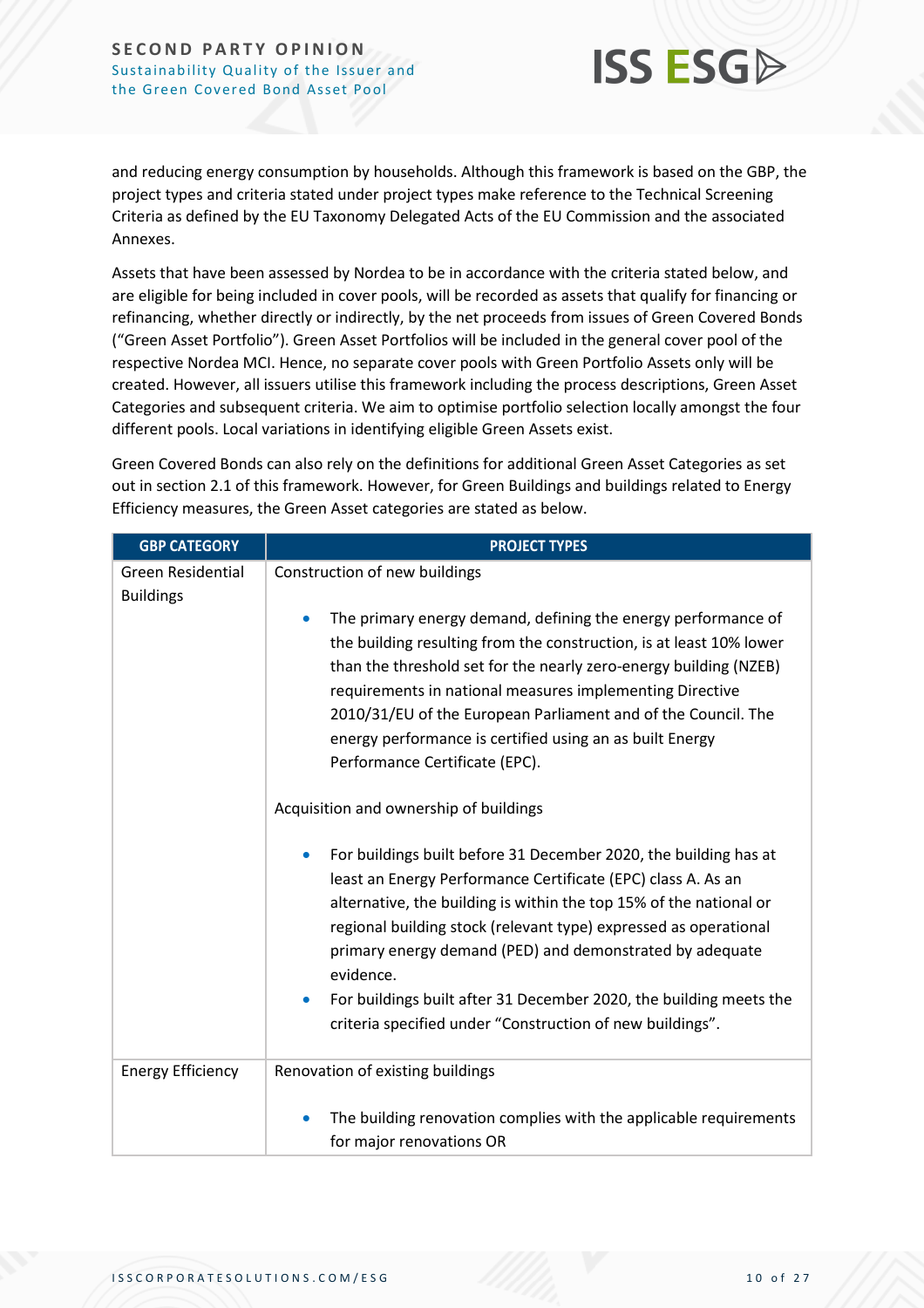

**ISS ESG** 

*Opinion: ISS ESG considers the Use of Proceeds description provided by the Nordea Green Bond Framework as aligned with the GBPs. The prescribed categories are all within the GBPs and the exclusions ensure further adherence to the standard. A detailed analysis of the Green Covered Bond asset pool is available in Part III of this SPO.*

#### **2. Process for Project Evaluation and Selection**

The Nordea MCIs will complete the following specific process when selecting and evaluating financing within the Green Covered Bond Asset Categories that qualify as Green Assets to be included in the Green Asset Portfolios.

| 1                       | Nordea chooses potential Green Assets from each financing that is originated by<br>Nordea according to Nordea's financing criteria (including the regulatory cover pool<br>eligibility criteria) and proposed for selection by the business units. |  |
|-------------------------|----------------------------------------------------------------------------------------------------------------------------------------------------------------------------------------------------------------------------------------------------|--|
|                         | w                                                                                                                                                                                                                                                  |  |
| $\overline{2}$          | Nordea removes financing that does not qualify (or where the customer of such<br>financing does not qualify) as Green Assets.                                                                                                                      |  |
| ₩                       |                                                                                                                                                                                                                                                    |  |
| $\overline{\mathbf{3}}$ | The remaining financing is evaluated by sustainability experts within Nordea, after<br>which the qualifying financing is deemed as potential Green Assets.                                                                                         |  |
| ۱v                      |                                                                                                                                                                                                                                                    |  |
| 4                       | The Green Covered Bond Committee reviews the potential Green Assets. The<br>qualifying assets are included in the Green Covered Bond Register(s) and constitute<br>the Green Covered Bond Asset Portfolios.                                        |  |

The Green Covered Bond Committee meets and reviews potential Green Assets on a quarterly basis. Allocation of the proceeds of any Green Covered Bond issuances to the Green Covered Bond Assets is done on a portfolio level, where the proceeds of a Green Covered Bond issuance are intended to be allocated, directly or indirectly, to all assets in the Green Covered Bond Asset Portfolio in equal shares. The Green Covered Bond Committee has representatives from: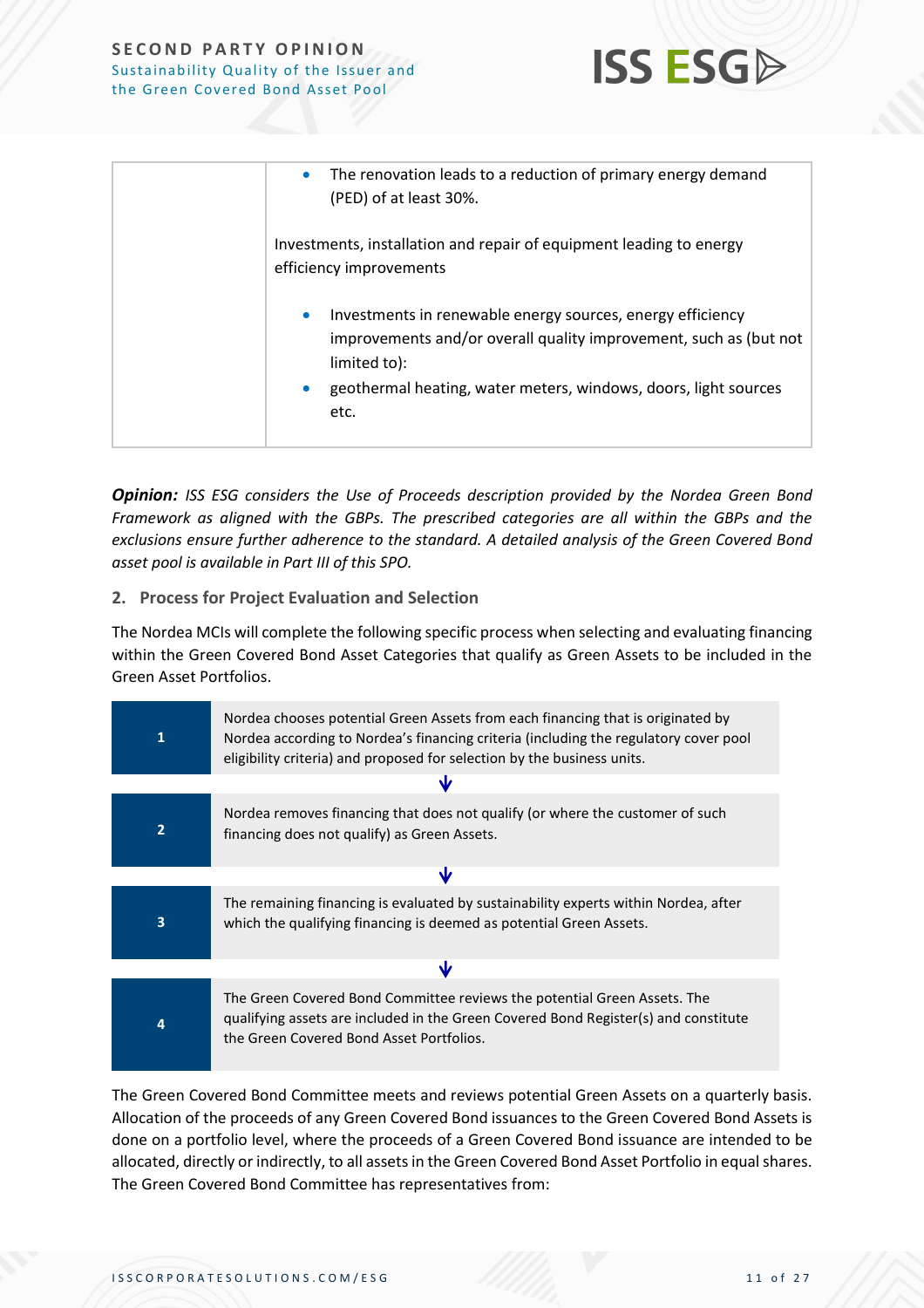

- Nordea MCIs
- Group Treasury
- Group Sustainability
- Relevant unit within the business risk organisation [Business Risk Implementation and Support unit within the relevant Business Area]
- Relevant unit within the Legal functions

As Nordea Kredit complies with the strict balance principle utilizing match funding in Denmark, additions to the selection and evaluation process, as well as to the management of proceeds, are needed. The approval of assets for Nordea Kredit's separate Green Bond Asset Portfolio needs to be continuous.

Nordea Kredit follows a modified process when selecting and evaluating financing within the Green Bond Asset Categories that qualify as assets to be included in Nordea Kredit's Green Bond Asset Portfolio. The process is described below.

The confirmation process is thereafter undertaken by Nordea Kredit's Green Bond Committee in respect of the assessments made by other staff in relation to the Green Bond Asset Categories. The Green Bond Committee will also review Nordea Kredit's Green Bond Asset Portfolio and confirm the allocation of the proceeds of Green Bond issuances to Green Bond Assets. Nordea Kredit's Green Bond Committee will further confirm any replacement of repaid Green Bond Assets with assets from the Green Bond Asset Portfolio or, if such are not available, to liquidity funding accounts.

For Nordea Kredit, an initial verification of the framework for selection of assets took place in 2020. During upcoming Second Party Opinion updates, the provider will provide Nordea Kredit with a reverification including a detailed screening of the sustainability quality of the Nordea Kredit mortgages financed through the bond(s) and of their underlying assets.

*Opinion: ISS ESG finds that the process for Project Evaluation and Selection aligns with the GBPs, including the functioning of the Green Bond Committee. The different steps around the decision making process are well described, and inclusion of assets based on systematic external (re-) verification exceeds best market practices.*

#### **3. Management of Proceeds**

Nordea will establish a register in relation to Green Covered Bonds issued by the Nordea MCIs for the purpose of recording the Green Asset Portfolios and the intended allocation of the net proceeds from Green Covered Bonds to Green Assets ("Green Covered Bond Register").3 However, Nordea will not create any separate cover pool with Green Assets only.

The net proceeds of the Green Covered Bonds issued by the Nordea MCIs will be deposited in the general funding accounts, but can be identified in the Green Covered Bond Register. It is the intention of the issuer to allocate, directly or indirectly, an amount equal to the net proceeds in accordance with the principles set out in this Green Bond Framework. Any portion of the net proceeds of Green Covered Bonds not allocated to Green Covered Bond Assets in the Green Bond Register will be held in accordance with Nordea's normal liquidity management policy.

<sup>3</sup> The Green Covered Bond Register is separate from any other register kept by the Nordea MCIs for regulatory, governance, monitoring and other purposes in relation to the covered bonds and specifically the cover pools.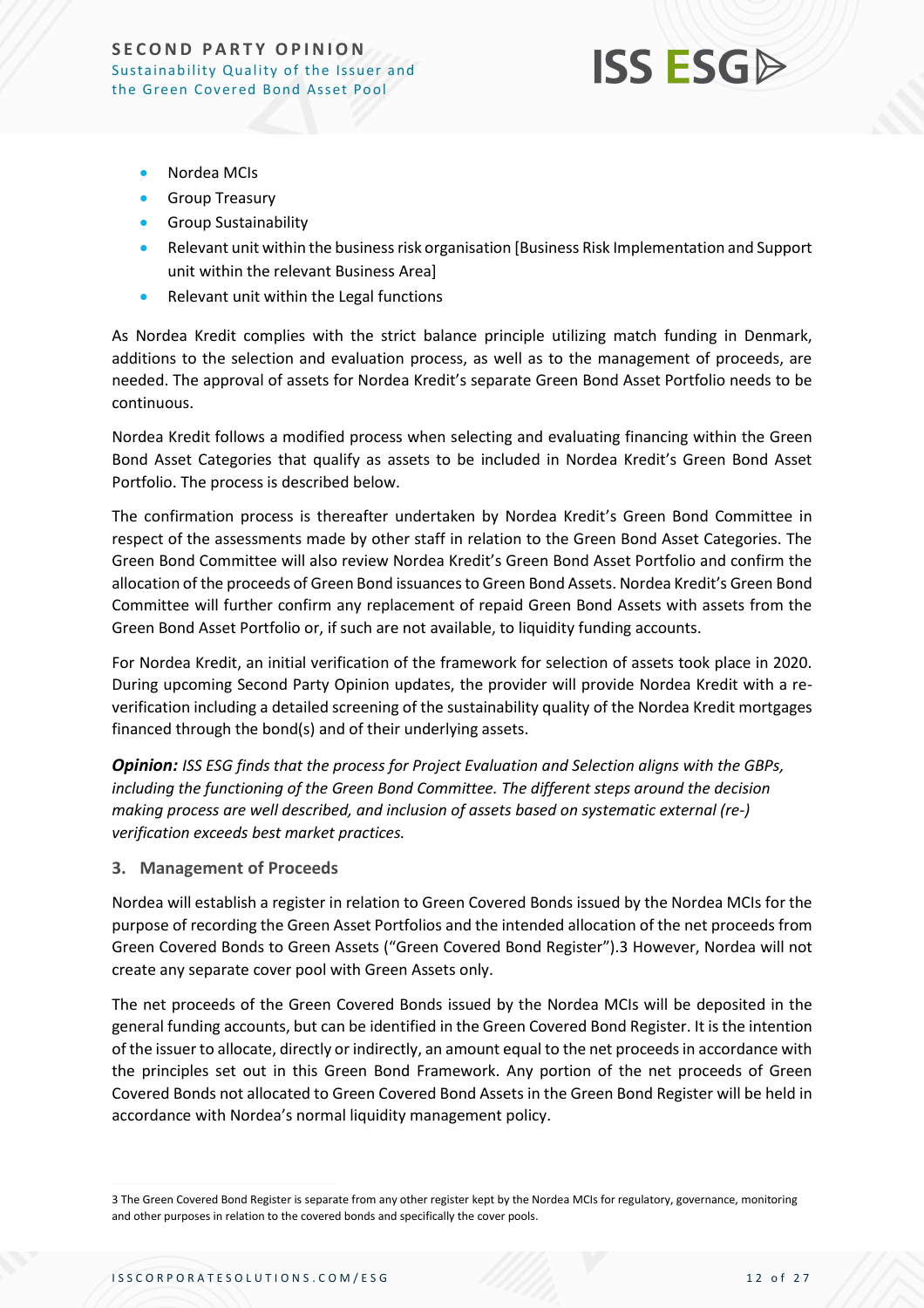

The composition and amount of Green Assets will be reviewed quarterly by the Nordea MCIs.

The Green Covered Bond Register will contain relevant information to identify each Green Covered Bond and the Green Covered Bond Assets relating to it, including the country, category, volume and nature of the Green Assets. The Green Covered Bond Register will form the basis for the impact reporting.

*Opinion: ISS ESG finds that the Management of Proceeds according to Nordea's Green Bond Framework is aligned with the GBPs. This particularly involves the application of the Green Bond Register.*

#### **4. Reporting**

Nordea will annually publish on its website a Green Bond Report that provides:

- the amount of net proceeds allocated within each Green Bond Asset Category and, when possible and relevant, further information related to the type, number and location of the Green Bond Assets included in each Green Bond Asset Category
- the remaining balance of net proceeds not yet allocated to Green Bond Assets
- where appropriate and subject to confidentiality arrangements, examples of Green Bond Assets that have been financed or refinanced by the net proceeds of Green Bonds.

In each annual Green Bond Report, Nordea will also include information on the environmental impacts of the Green Bond Assets or Green Bond Portfolio for each Green Bond Asset Category. Nordea aims to include in the reporting the indicators outlined in the table below, subject to the availability of information and baseline data. The impact reporting will include a description of the applied methodology. Nordea will publish an annual Green Bond report if it has Green Bonds outstanding. Starting 2022 (reporting year 2021), Nordea aims at aligning the timing of Green Bond Reporting with other investor-directed publications of the bank such as the Annual Reports and Sustainability Reports.

Nordea will provide information on its Green Covered Bonds and the Green Covered Bond Assets in the yearly Green Bond Report. Allocation and impact reporting will be presented on individual issuer level.

*Opinion: ISS ESG finds that the reporting is fully aligned to the requirements of the GBPs. This includes publishing on a regular basis and disclosure of the type of content that will be reported.*

#### **External review**

Nordea has engaged ISS ESG to act as an external verifier of this Green Bond Framework and the Green Bond Assets. As described in section 3 of this framework, the Green Assets of Nordea Bank Abp are reviewed on asset level before inclusion in the Green Bond Asset Portfolio. The Green Assets included in the Green Covered Bond Register, and the Green Covered Bond process, follow a separate track in terms of verification. The Second Party Opinion is publicly available on Nordea's website.

Assets that have been verified by the external verifier to be consistent with the GBP, this Green Bond Framework and the verifier's own criteria, as evidenced by a "**Second Party Opinion**" published on Nordea's website, will be included in the Green Bond Asset Portfolio.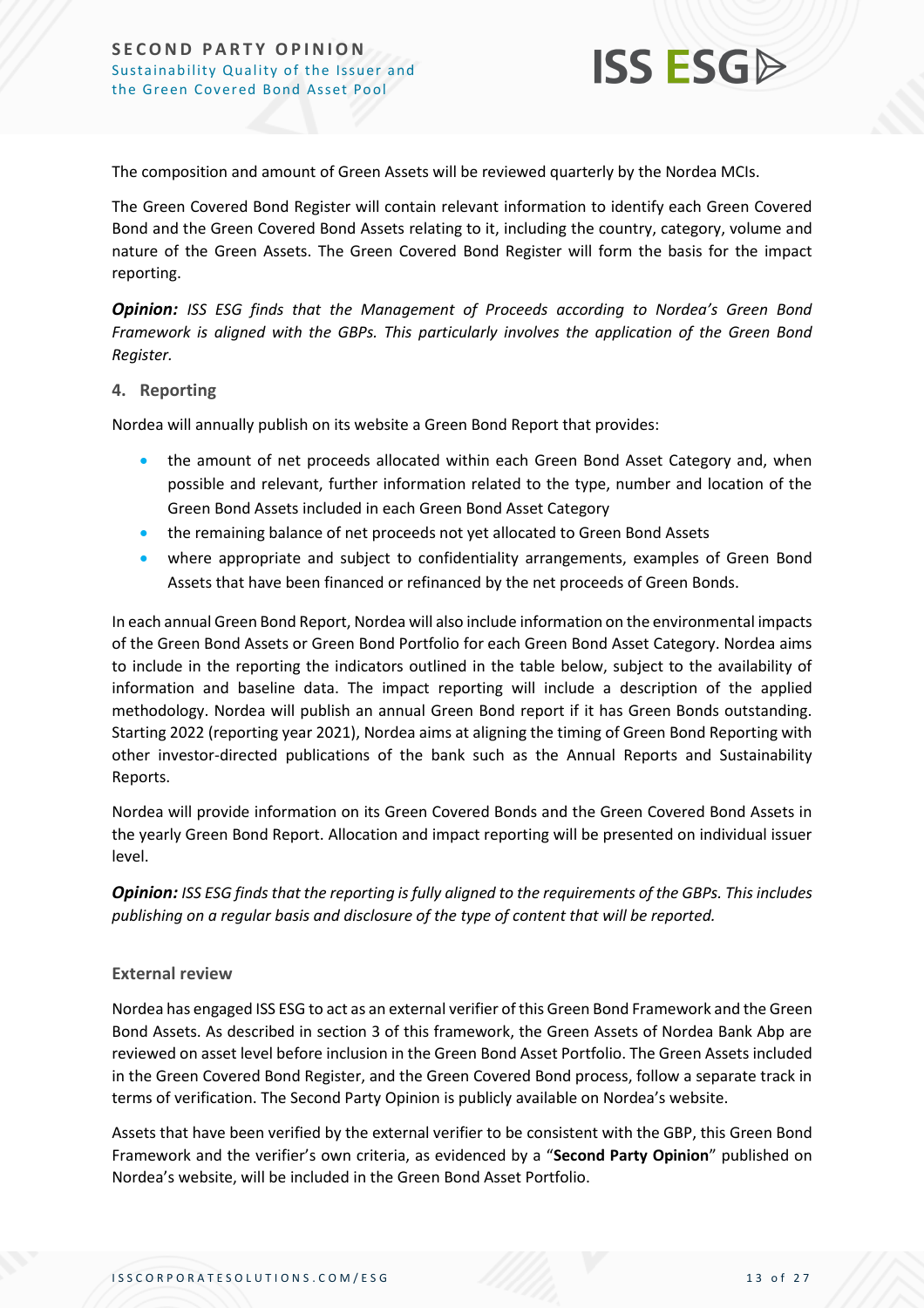### <span id="page-13-0"></span>**PART III: SUSTAINABILITY QUALITY OF THE GREEN COVERED BOND ASSET PORTFOLIO**

**ISS ESG** 

#### <span id="page-13-1"></span>A. CONTRIBUTION OF THE GREEN BOND TO THE UN SDGs

**Methodology of assessment of the sustainability of the assets**

Using a proprietary methodology, ISS ESG assessed the contribution of Nordea's Green Bond Framework to the Sustainable Development Goals defined by the United Nations (UN SDGs). This assessment is an ISS ESG proprietary methodology while taking into account the sustainability quality of the Sustainable Bond Framework and the issuer's specific sectorial context.

This assessment is displayed on 5-point scale (see Annex 1 for methodology):

| <b>Significant</b> | <b>Limited</b>     | <b>No</b>         | Limited             | <b>Significant</b>  |
|--------------------|--------------------|-------------------|---------------------|---------------------|
| <b>Obstruction</b> | <b>Obstruction</b> | <b>Net Impact</b> | <b>Contribution</b> | <b>Contribution</b> |

Each of the bond's Use of Proceeds categories has been assessed for its contribution to, or obstruction of, the SDGs:

| <b>USE OF PROCEEDS</b>   | <b>CONTRIBUTION OR</b><br><b>OBSTRUCTION</b>    | <b>SUSTAINABLE DEVELOPMENT GOALS</b> |
|--------------------------|-------------------------------------------------|--------------------------------------|
| <b>Residential green</b> | <b>Significant</b><br>contribution <sup>4</sup> | <b>13 GLIMATE</b><br>۳               |
| buildings                | <b>Limited</b><br>contribution                  | <b>1</b> SUSTAINABLE CITIES          |

<sup>4</sup> This assessment differs from the ISS ESG SDG Solutions Assessment (SDGA) proprietary methodology designed to assess the impact of an issuer's product and service portfolio on the SDGs.

The insight on the project level in the scope of the current SPO allows to take into account more granular information on the project level, in particular with regard to EU Taxonomy Technical Annex (Delegated Act) for the activities related to Green Buidlings. As the projects to be financed under the Use of Proceeds category "Residential Green Buildings" have been found to comply with the Technical Screening Criteria defined by the EU Taxonomy Technical Annex, a significant contribution to climate change mitigation by the projects is attested.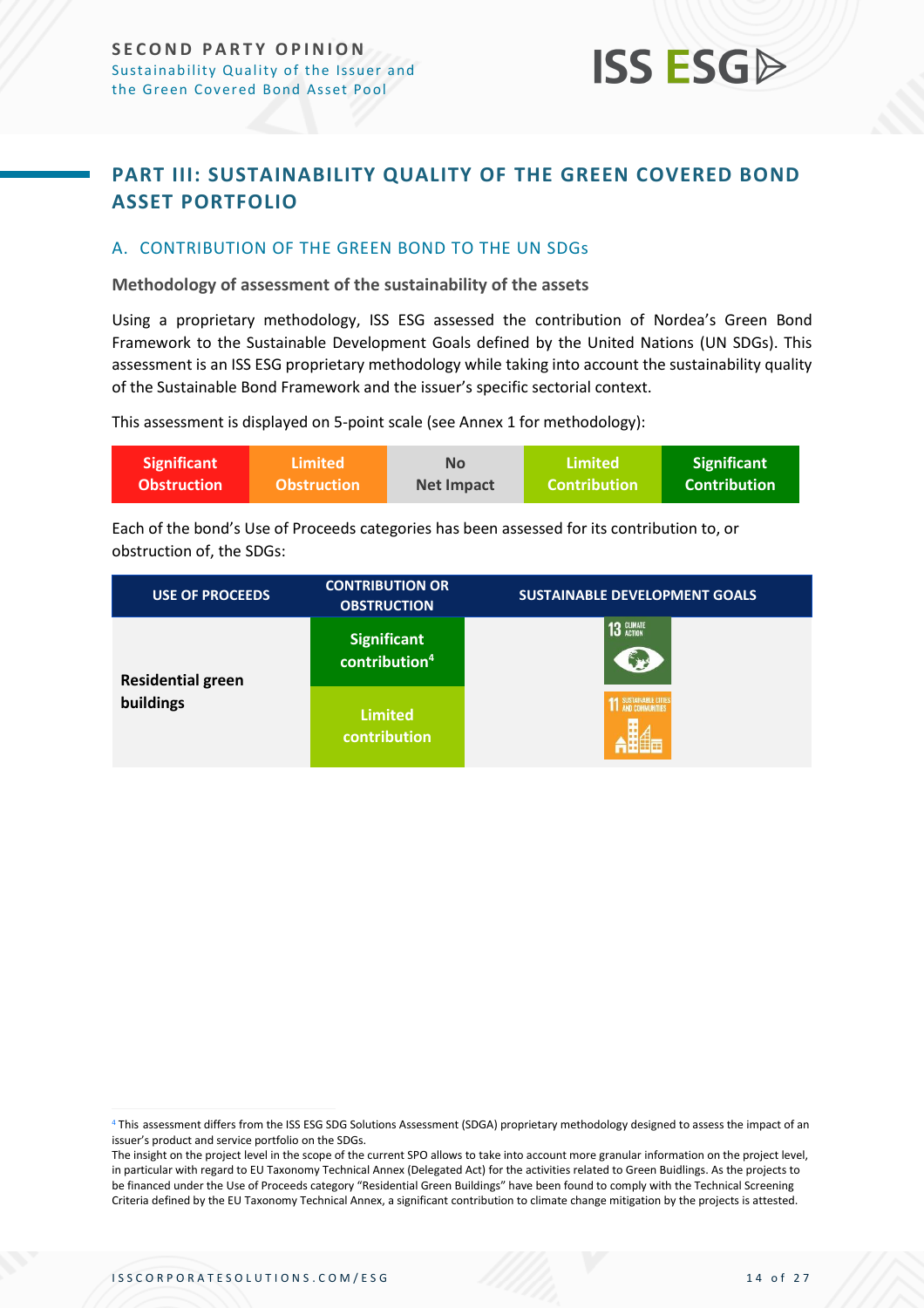### <span id="page-14-0"></span>B. ALIGNMENT OF THE GREEN COVERED BOND ASSET PORTFOLIO WITH THE EU TAXONOMY

ISS ESG assessed the alignment of Nordea's project selection process and company policies for the Green Covered Bond asset portfolio, with the relevant Technical Screening Criteria (Climate Change Mitigation), Do Not Significant Harm Criteria and Minimum Social Safeguards requirements of the EU Taxonomy Delegated Act (June 2021), based on information provided by Nordea.

**ISS ESGA** 

Nordea's nominated project categories correspond to the following economic activities in the EU Taxonomy.

- 7.1 Construction of new buildings
- 7.2 Renovation of existing buildings
- 7.7 Acquisition and ownership

The majority of Nordea's Green Covered Bond asset portfolio corresponds to activity 7.7 Acquisition and ownership.

Note: In order to avoid repetition, the evaluation of the alignment of Nordea's assets to the Do No Significant Harm Criteria (DNSH) to Climate Change Adaptation is given in Section B.1.

#### 7.1 Construction of new buildings

| EU TAXONOMY REQUIREMENT                                                                                                                                                                                                                                                                                                                                                                                                                                                                                                                                                                                                                                                                                                                                                                                                                                                                                                    | <b>GREEN PROJECTS OWN</b><br><b>PERFORMANCE AND SELECTION</b><br><b>PROCESSES</b>                                                                                                                                                                                                                                                                                                                                                                     | <b>ISS ESG</b><br><b>ANALYSIS</b><br><b>AGAINST</b><br><b>REQUIREMENTS</b> |
|----------------------------------------------------------------------------------------------------------------------------------------------------------------------------------------------------------------------------------------------------------------------------------------------------------------------------------------------------------------------------------------------------------------------------------------------------------------------------------------------------------------------------------------------------------------------------------------------------------------------------------------------------------------------------------------------------------------------------------------------------------------------------------------------------------------------------------------------------------------------------------------------------------------------------|-------------------------------------------------------------------------------------------------------------------------------------------------------------------------------------------------------------------------------------------------------------------------------------------------------------------------------------------------------------------------------------------------------------------------------------------------------|----------------------------------------------------------------------------|
| <b>1. CLIMATE CHANGE MITIGATION - TECHNICAL SCREENING CRITERIA</b>                                                                                                                                                                                                                                                                                                                                                                                                                                                                                                                                                                                                                                                                                                                                                                                                                                                         |                                                                                                                                                                                                                                                                                                                                                                                                                                                       |                                                                            |
| Constructions of new buildings for which:<br>1. The Primary Energy Demand (PED), defining the<br>energy performance of the building resulting from<br>the construction, is at least 10 % lower than the<br>threshold set for the nearly zero-energy building<br>(NZEB) requirements in national<br>measures<br>implementing Directive 2010/31/EU of the<br>European Parliament and of the Council. The<br>energy performance is certified using an as built<br>Energy Performance Certificate (EPC).<br>2. For buildings larger than 5000 m2, upon<br>completion, the building resulting from the<br>construction undergoes testing for air-tightness<br>and thermal integrity, and any deviation in the<br>levels of performance set at the design stage or<br>defects in the building envelope are disclosed to<br>investors and clients. As an alternative; where<br>robust and traceable quality control processes are | Nordea follows case 1:<br>• The primary energy<br>demand, defining the<br>energy performance of<br>the building resulting<br>from the construction, is<br>at least 10% lower than<br>the threshold set for the<br>nearly zero-energy<br>building (NZEB)<br>requirements in national<br>measures implementing<br>Directive 2010/31/EU of<br>the European Parliament<br>and of the Council. The<br>energy performance is<br>certified using an as built |                                                                            |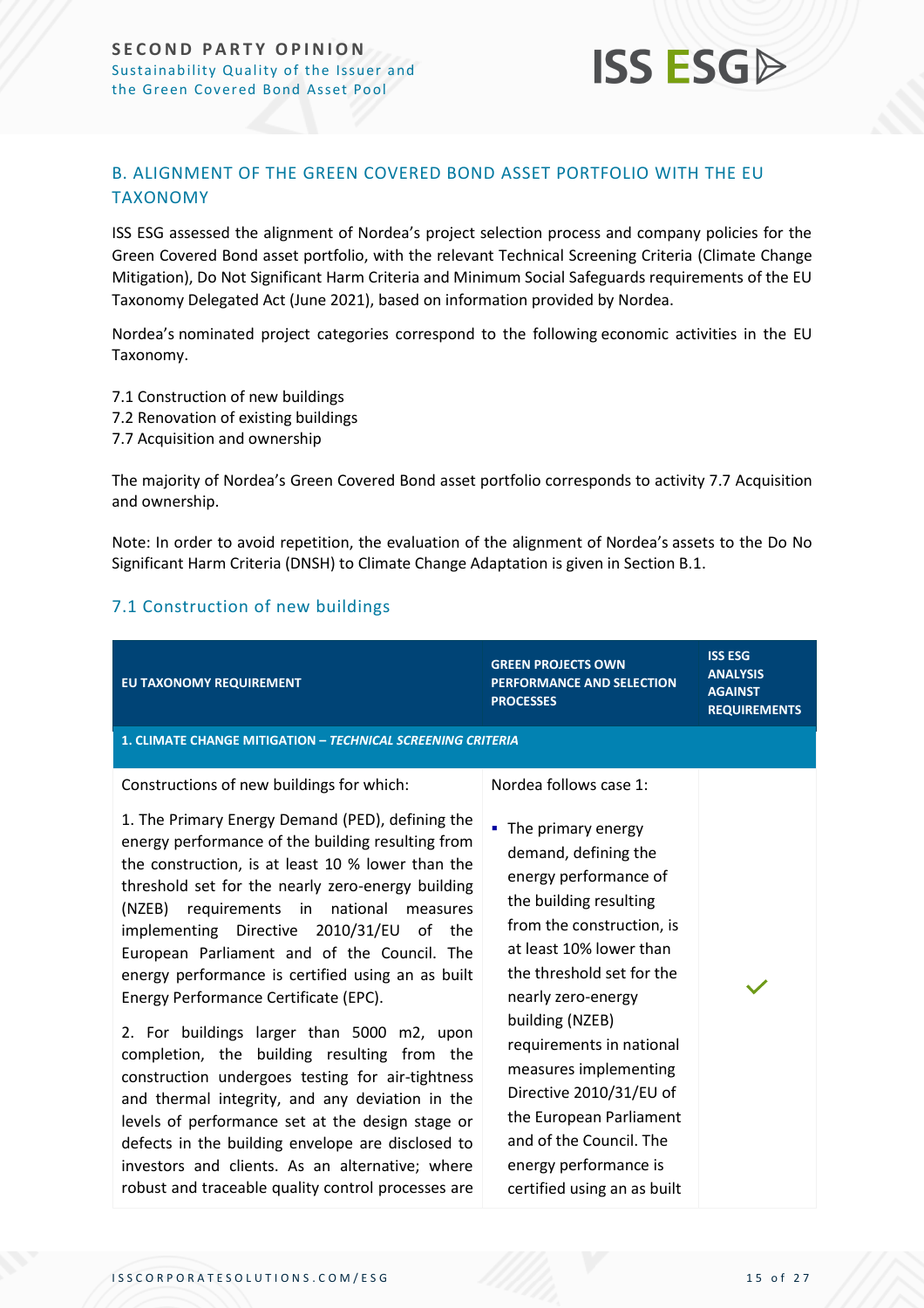

| in place during the construction process this is<br>acceptable as an alternative to thermal integrity<br>testing. f<br>3. For buildings larger than 5000 m2, the life-cycle                             | <b>Energy Performance</b><br>Certificate (EPC).                                                                                                                                                                                        |   |  |  |
|---------------------------------------------------------------------------------------------------------------------------------------------------------------------------------------------------------|----------------------------------------------------------------------------------------------------------------------------------------------------------------------------------------------------------------------------------------|---|--|--|
| Global Warming Potential (GWP) of the building<br>resulting from the construction<br>has<br>been<br>calculated for each stage in the life cycle and is<br>disclosed to investors and clients on demand. |                                                                                                                                                                                                                                        |   |  |  |
| 2. CLIMATE CHANGE ADAPATION - DO NO SIGNIFICANT HARM CRITERIA                                                                                                                                           |                                                                                                                                                                                                                                        |   |  |  |
| Reducing material physical climate risks                                                                                                                                                                | See B.1                                                                                                                                                                                                                                |   |  |  |
| 3. WATER - DO NO SIGNIFICANT HARM CRITERIA                                                                                                                                                              |                                                                                                                                                                                                                                        |   |  |  |
| Use and protection of water and marine resources                                                                                                                                                        | No information available on<br>residential households.                                                                                                                                                                                 | O |  |  |
| 4. CIRCULAR ECONOMY - DO NO SIGNIFICANT HARM CRITERIA                                                                                                                                                   |                                                                                                                                                                                                                                        |   |  |  |
| Transition to a circular economy                                                                                                                                                                        | No information available on<br>residential households.                                                                                                                                                                                 | O |  |  |
| 5. POLLUTION - DO NO SIGNIFICANT HARM CRITERIA                                                                                                                                                          |                                                                                                                                                                                                                                        |   |  |  |
| Pollution prevention and control                                                                                                                                                                        | No information available on<br>residential households.                                                                                                                                                                                 | O |  |  |
| 6. ECOSYSTEMS - DO NO SIGNIFICANT HARM CRITERIA                                                                                                                                                         |                                                                                                                                                                                                                                        |   |  |  |
| Protection and restoration of biodiversity and<br>ecosystems                                                                                                                                            | The construction of<br>buildings is strictly regulated<br>by local legislation and are<br>therefore excluded from<br>protected and natural areas.<br>Both legislation and internal<br>policies by the issuer ensure<br>compliance with |   |  |  |
| <b>CONTROVERSY ASSESSMENT AND MITIGATION ACTION PLAN</b>                                                                                                                                                | <b>Environmental Impact</b><br>Assessment regulations.                                                                                                                                                                                 |   |  |  |
|                                                                                                                                                                                                         | Nordea has mitigation action plans in place in case of potential controversies that can ultimately                                                                                                                                     |   |  |  |
| lead to the removal of the assets from the Green Covered Bond asset portfolio.                                                                                                                          |                                                                                                                                                                                                                                        |   |  |  |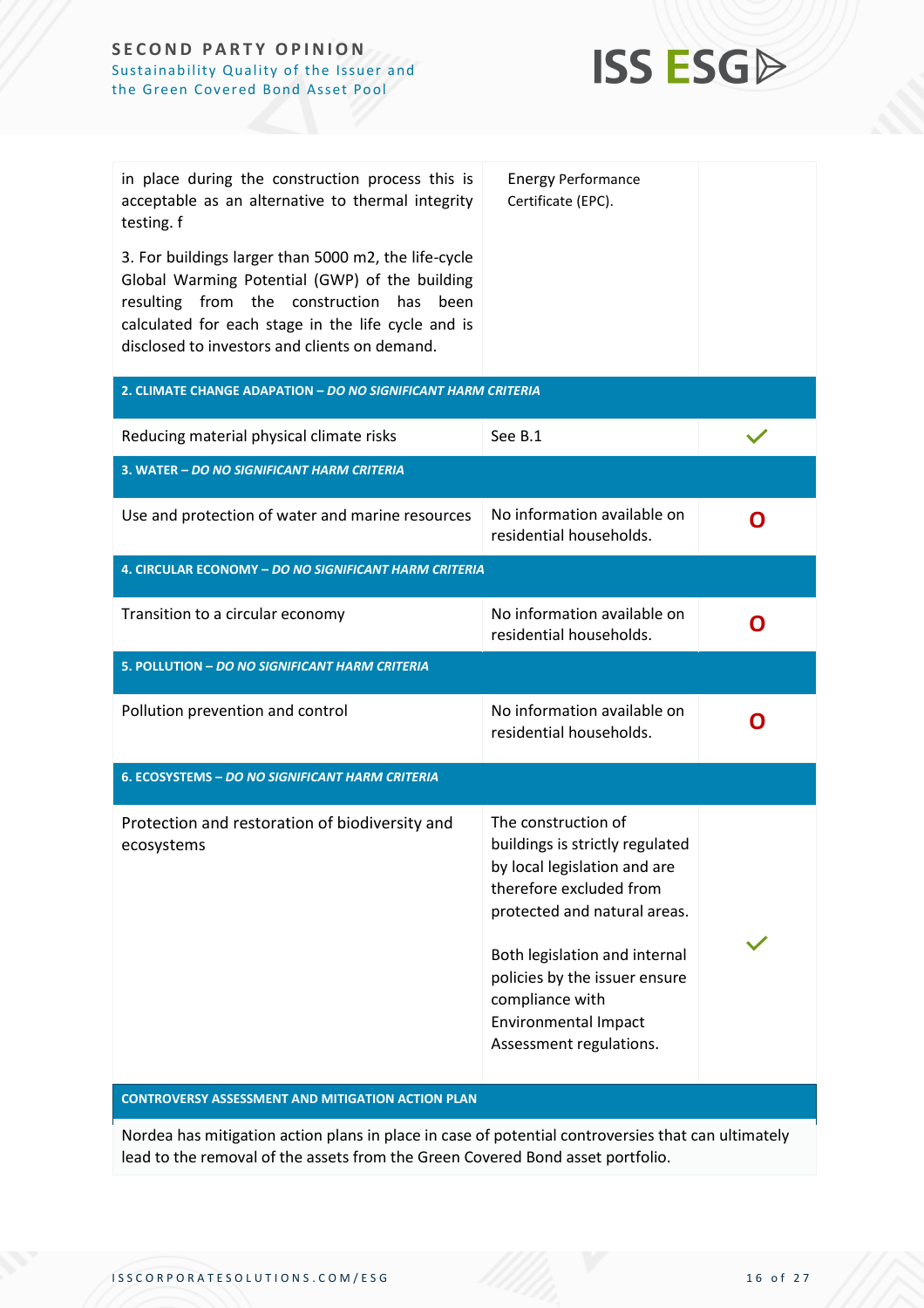## **ISS ESG**

#### 7.2 Renovation of existing buildings

| EU TAXONOMY REQUIREMENT                                                                       | <b>GREEN PROJECTS OWN</b><br>PERFORMANCE AND SELECTION<br><b>PROCESSES</b>       | <b>ISS ESG ANALYSIS</b><br><b>AGAINST</b><br><b>REQUIREMENTS</b> |
|-----------------------------------------------------------------------------------------------|----------------------------------------------------------------------------------|------------------------------------------------------------------|
| <b>1. CLIMATE CHANGE MITIGATION - TECHNICAL SCREENING CRITERIA</b>                            |                                                                                  |                                                                  |
| According to the EU Taxonomy, the building(s)<br>has/have to fulfill the following criteria:  | Nordea confirms to using<br>both criteria in their<br>project selection process. |                                                                  |
| 1. The building renovation complies with the<br>applicable requirements for major renovations |                                                                                  |                                                                  |
| 2. Alternatively, it leads to a reduction of primary<br>energy demand (PED) of at least 30%   |                                                                                  |                                                                  |
| 2. CLIMATE CHANGE ADAPATION - DO NO SIGNIFICANT<br><b>HARM CRITERIA</b>                       |                                                                                  |                                                                  |
| Reducing material physical climate risks                                                      | See B.1                                                                          |                                                                  |
| 3. WATER - DO NO SIGNIFICANT HARM CRITERIA                                                    |                                                                                  |                                                                  |
| Use and protection of water and marine resources                                              | No information available<br>on residential households.                           | O                                                                |
| 4. CIRCULAR ECONOMY - DO NO SIGNIFICANT HARM<br><b>CRITERIA</b>                               |                                                                                  |                                                                  |
| Transition to a circular economy                                                              | No information available<br>on residential households.                           | O                                                                |
| 5. POLLUTION - DO NO SIGNIFICANT HARM CRITERIA                                                |                                                                                  |                                                                  |
| Pollution prevention and control                                                              | No information available<br>on residential households.                           | O                                                                |
| 6. ECOSYSTEMS - DO NO SIGNIFICANT HARM CRITERIA                                               |                                                                                  |                                                                  |
| Protection and restoration of biodiversity and<br>ecosystems                                  | Not applicable                                                                   |                                                                  |
| <b>CONTROVERSY ASSESSMENT AND MITIGATION ACTION PLAN</b>                                      |                                                                                  |                                                                  |

Nordea has mitigation action plans in place in case of potential controversies that can ultimately lead to the removal of the assets from the Green Covered Bond asset portfolio.

#### 7.7 Acquisition and ownership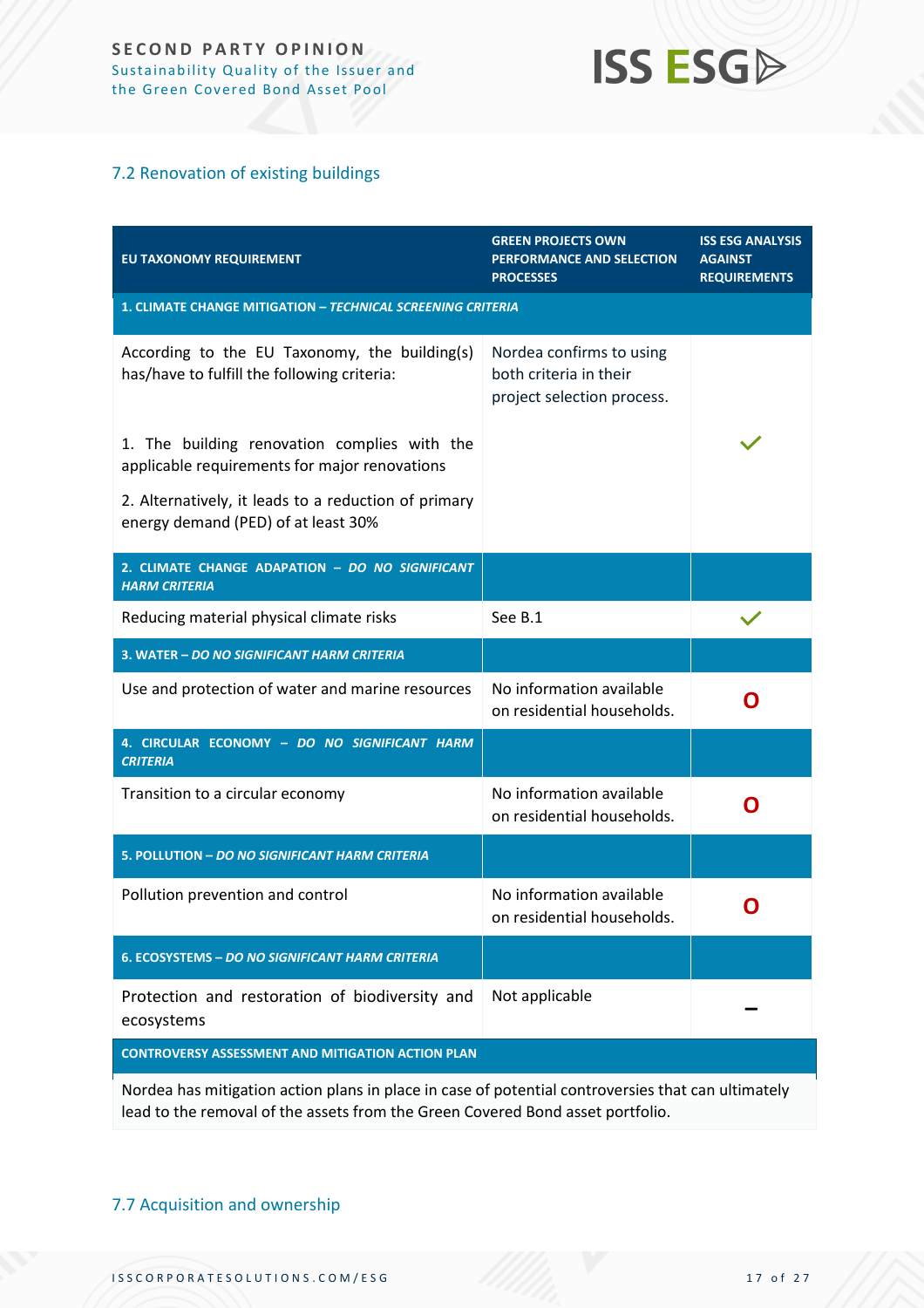## **ISS ESG**

| EU TAXONOMY REQUIREMENT                                                                                                                                                                                                                                                                                                                                                                                                                                                                                                                                                                                                                                                                                                                                                                                                                                                                                                                                                                                                                                                                                                                                                                                                                             | <b>GREEN PROJECTS OWN</b><br><b>PERFORMANCE AND</b><br><b>SELECTION PROCESSES</b> | <b>ISS ESG ANALYSIS</b><br><b>AGAINST</b><br><b>REQUIREMENTS</b> |  |
|-----------------------------------------------------------------------------------------------------------------------------------------------------------------------------------------------------------------------------------------------------------------------------------------------------------------------------------------------------------------------------------------------------------------------------------------------------------------------------------------------------------------------------------------------------------------------------------------------------------------------------------------------------------------------------------------------------------------------------------------------------------------------------------------------------------------------------------------------------------------------------------------------------------------------------------------------------------------------------------------------------------------------------------------------------------------------------------------------------------------------------------------------------------------------------------------------------------------------------------------------------|-----------------------------------------------------------------------------------|------------------------------------------------------------------|--|
| 1. CLIMATE CHANGE MITIGATION - TECHNICAL SCREENING CRITERIA                                                                                                                                                                                                                                                                                                                                                                                                                                                                                                                                                                                                                                                                                                                                                                                                                                                                                                                                                                                                                                                                                                                                                                                         |                                                                                   |                                                                  |  |
| According to the EU Taxonomy, the building(s)<br>has/have to fulfill the following criteria:<br>1. For buildings built before 31 December 2020, the<br>building has at least an Energy Performance<br>Certificate (EPC) class A. As an alternative, the<br>building is within the top 15% of the national or<br>regional building stock expressed as operational<br>Primary Energy Demand (PED) and demonstrated by<br>adequate evidence, which at least compares the<br>performance of the relevant asset to the<br>performance of the national or regional stock built<br>before 31 December 2020 and at least distinguishes<br>between residential and non-residential buildings.<br>2. For buildings built after 31 December 2020, the<br>building meets the criteria specified in Section 7.1 of<br>this Annex that are relevant at the time of the<br>acquisition.<br>3. Where the building is a large non-residential<br>building (with an effective rated output for heating<br>systems, systems for combined space heating and<br>ventilation, air-conditioning systems or systems for<br>combined air-conditioning and ventilation of over<br>290 kW) it is efficiently operated through energy<br>performance monitoring and assessment. | Nordea confirms to using<br>both criteria in their<br>project selection process.  |                                                                  |  |
| 2. CLIMATE CHANGE ADAPATION - DO NO SIGNIFICANT HARM<br><b>CRITERIA</b>                                                                                                                                                                                                                                                                                                                                                                                                                                                                                                                                                                                                                                                                                                                                                                                                                                                                                                                                                                                                                                                                                                                                                                             |                                                                                   |                                                                  |  |
| Reducing material physical climate risks                                                                                                                                                                                                                                                                                                                                                                                                                                                                                                                                                                                                                                                                                                                                                                                                                                                                                                                                                                                                                                                                                                                                                                                                            | See B.1                                                                           |                                                                  |  |
| 3. WATER - DO NO SIGNIFICANT HARM CRITERIA                                                                                                                                                                                                                                                                                                                                                                                                                                                                                                                                                                                                                                                                                                                                                                                                                                                                                                                                                                                                                                                                                                                                                                                                          |                                                                                   |                                                                  |  |
| Use and protection of water and marine resources                                                                                                                                                                                                                                                                                                                                                                                                                                                                                                                                                                                                                                                                                                                                                                                                                                                                                                                                                                                                                                                                                                                                                                                                    | Not applicable                                                                    |                                                                  |  |
| 4. CIRCULAR ECONOMY - DO NO SIGNIFICANT HARM CRITERIA                                                                                                                                                                                                                                                                                                                                                                                                                                                                                                                                                                                                                                                                                                                                                                                                                                                                                                                                                                                                                                                                                                                                                                                               |                                                                                   |                                                                  |  |
| Transition to a circular economy                                                                                                                                                                                                                                                                                                                                                                                                                                                                                                                                                                                                                                                                                                                                                                                                                                                                                                                                                                                                                                                                                                                                                                                                                    | Not applicable                                                                    |                                                                  |  |
| 5. POLLUTION - DO NO SIGNIFICANT HARM CRITERIA                                                                                                                                                                                                                                                                                                                                                                                                                                                                                                                                                                                                                                                                                                                                                                                                                                                                                                                                                                                                                                                                                                                                                                                                      |                                                                                   |                                                                  |  |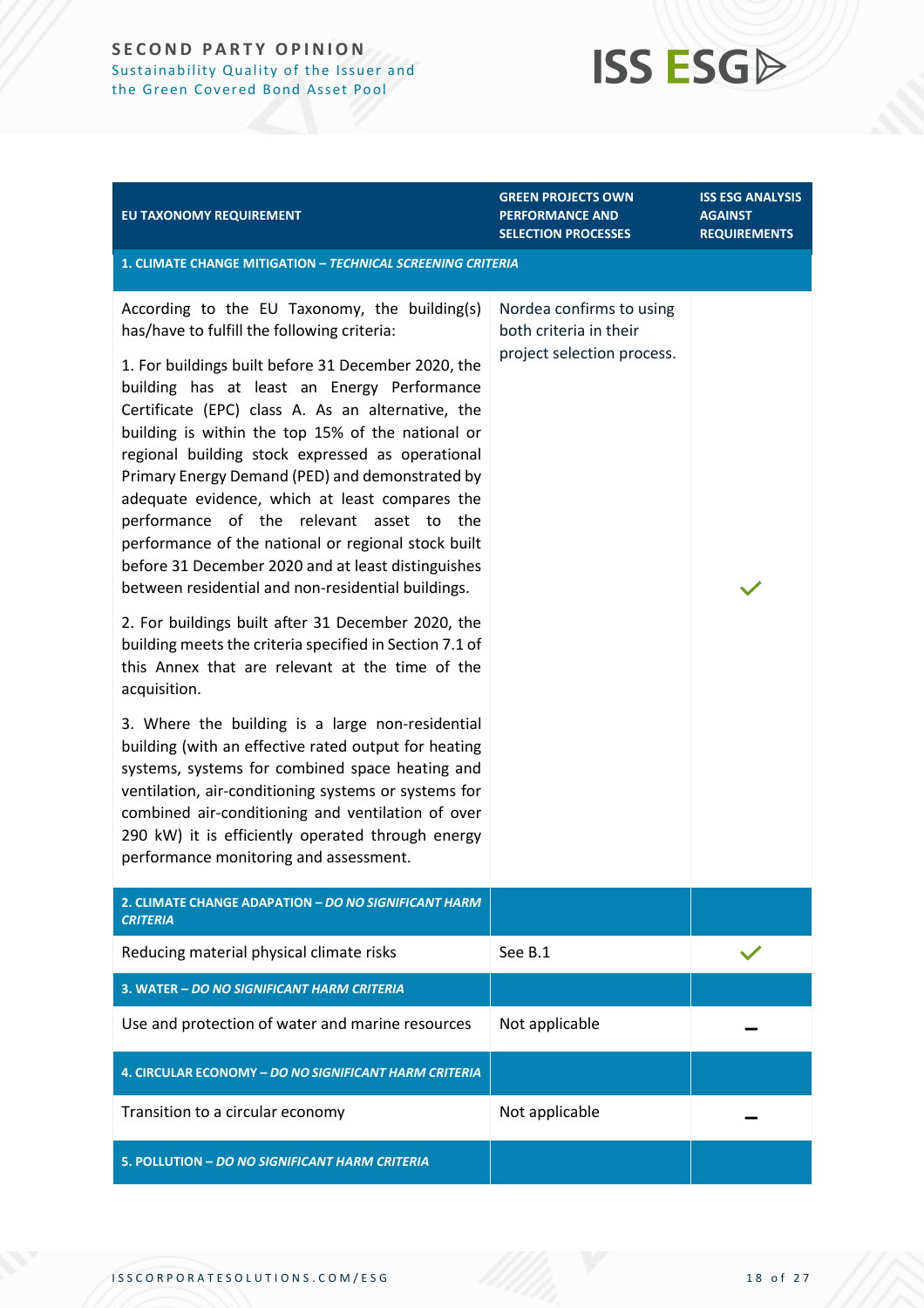

| Pollution prevention and control                                                                   | Not applicable |  |  |
|----------------------------------------------------------------------------------------------------|----------------|--|--|
| <b>6. ECOSYSTEMS - DO NO SIGNIFICANT HARM CRITERIA</b>                                             |                |  |  |
| Protection and restoration of biodiversity and<br>ecosystems                                       | Not applicable |  |  |
| <b>CONTROVERSY ASSESSMENT AND MITIGATION ACTION PLAN</b>                                           |                |  |  |
| Nordea has mitigation action plans in place in case of potential controversies that can ultimately |                |  |  |

Nordea has mitigation action plans in place in case of potential controversies that can ultimately lead to the removal of the assets from the Green Covered Bond asset portfolio.

#### B.1 Generic Criteria for DNSH to Climate Change Adaptation

| EU TAXONOMY TECHNICAL SCREENING CRITERIA                                                                                                                                                                                                                                                                                                                     | <b>GREEN</b><br><b>PROJECTS</b><br><b>OWN</b><br><b>PERFORMANCE</b><br><b>AND</b><br><b>SELECTION</b><br><b>PROCESSES</b>                                                                                                                            | <b>ANALYSIS</b><br>AGAINST<br><b>REQUIREMENT</b> |
|--------------------------------------------------------------------------------------------------------------------------------------------------------------------------------------------------------------------------------------------------------------------------------------------------------------------------------------------------------------|------------------------------------------------------------------------------------------------------------------------------------------------------------------------------------------------------------------------------------------------------|--------------------------------------------------|
| 2. CLIMATE CHANGE ADAPATION - DO NO SIGNIFICANT HARM CRITERIA                                                                                                                                                                                                                                                                                                |                                                                                                                                                                                                                                                      |                                                  |
| The physical climate risks that are material to the<br>activity have been identified from those listed in<br>the table in Section II of Appendix A of the<br>delegated acts by performing a robust climate risk<br>and vulnerability assessment with the following<br>steps:                                                                                 | Climate risk assessment are<br>done on a portfolio level for<br>selected parts of the Nordic<br>countries in order to identify<br>climate and physical risks.<br>Before financing new home's                                                         |                                                  |
| (a) screening of the activity to identify which<br>physical climate risks from the list in Section II of<br>Appendix A of the delegated acts may affect the<br>performance of the economic activity during its<br>expected lifetime;                                                                                                                         | household<br>clients<br>for<br>or<br>hypothetically,<br>if<br>offering<br>Taxonomy aligned renovation<br>financing<br>for<br>household<br>clients, this is embedded in the<br>credit process to acquire                                              |                                                  |
| (b) where the activity is assessed to be at risk from<br>one or more of the physical climate risks listed in<br>Section II of Appendix A of the delegated acts, a<br>climate risk and vulnerability assessment to assess<br>the materiality of the physical climate risks on the<br>economic activity;<br>(c) an assessment of adaptation solutions that can | documentation,<br>required<br>building permits from the<br>borrowers. This ensures that<br>authorities<br>have<br>deemed<br>potential new constructions as<br>ok from an environmental<br>perspective, to the extent<br>necessary. Nordea also has a |                                                  |
| reduce the identified physical climate risk.<br>The climate risk and vulnerability assessment is<br>proportionate to the scale of the activity and its                                                                                                                                                                                                       | real estate sector guideline in<br>place:<br>https://www.nordea.com/en/<br>doc/nordea-sector-guideline-                                                                                                                                              |                                                  |
| expected lifespan, such that:                                                                                                                                                                                                                                                                                                                                | for-the-real-estate-<br>industry.pdf                                                                                                                                                                                                                 |                                                  |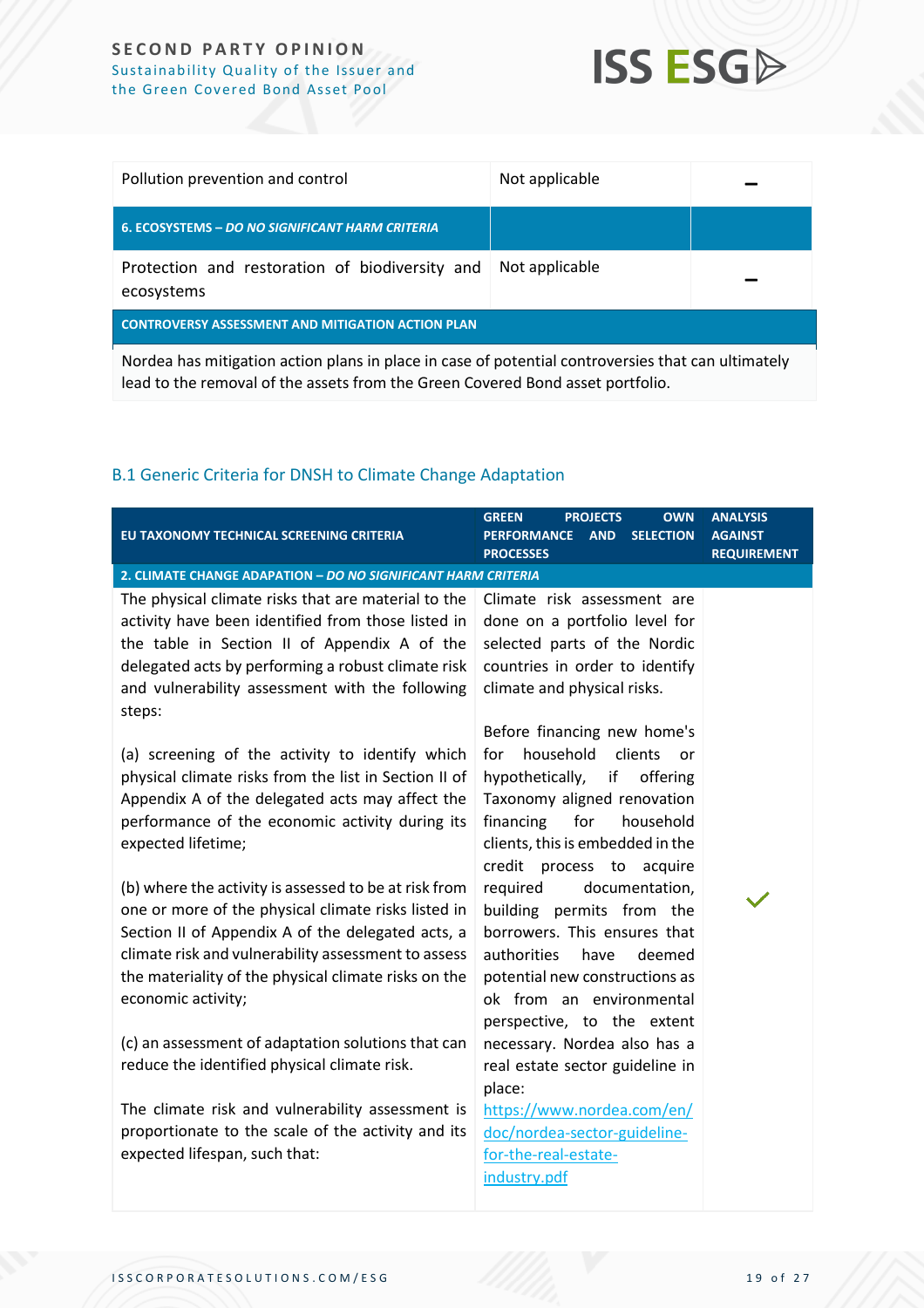

(a) for activities with an expected lifespan of less than 10 years, the assessment is performed, at least by using climate projections at the smallest appropriate scale;

(b) for all other activities, the assessment is performed using the highest available resolution, state-of-the-art climate projections across the existing range of future scenarios consistent with the expected lifetime of the activity, including, at least, 10 to 30 year climate projections scenarios for major investments.

The climate projections and assessment of impacts are based on best practice and available guidance and take into account the state-of-theart science for vulnerability and risk analysis and related methodologies in line with the most recent Intergovernmental Panel on Climate Change reports, scientific peer-reviewed publications, and open source or paying models.

For existing activities and new activities using existing physical assets, the economic operator implements physical and non-physical solutions ('adaptation solutions'), over a period of time of up to five years, that reduce the most important identified physical climate risks that are material to that activity. An adaptation plan for the implementation of those solutions is drawn up accordingly.

The Green Projects do not increase the risks of adverse climate impact on other stakeholders and align with national and international adaptation efforts.

#### <span id="page-19-0"></span>Minimum Social Safeguards

ISS ESG assessed the alignment of Nordea's due diligence and processes with the EU Taxonomy Minimum Social Safeguards. The results of this assessment are applicable for every project financed under this framework and are displayed below:

| <b>EU TAXONOMY REQUIREMENT</b>                                | <b>GREEN PROJECTS OWN PERFORMANCE AND SELECTION</b><br><b>PROCESSES</b>                                                                                                                                                                                                                    | <b>ISS ESG ANALYSIS</b><br><b>AGAINST</b><br><b>REQUIREMENTS</b> |
|---------------------------------------------------------------|--------------------------------------------------------------------------------------------------------------------------------------------------------------------------------------------------------------------------------------------------------------------------------------------|------------------------------------------------------------------|
| <b>OECD Guidelines on</b><br><b>Multinational Enterprises</b> | Nordea have endorsed a number of international<br>treaties that help guide them and live up to their<br>overarching commitments. Nordea follows the<br>United Nations' Universal Declaration of Human<br>Rights, ILO conventions and the OECD Guidelines<br>for Multinational Enterprises. |                                                                  |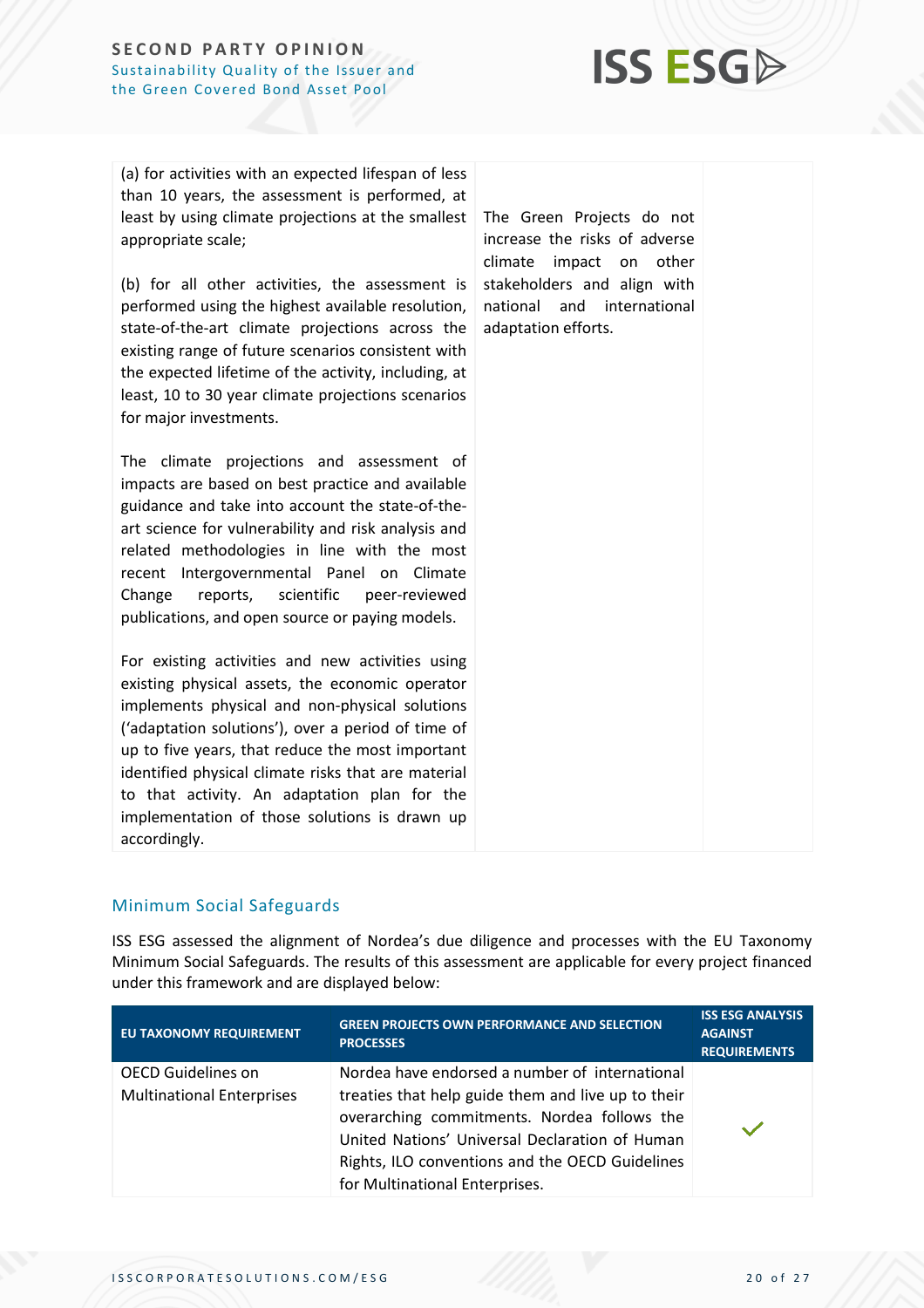

| Guiding Principles on<br>UN.<br><b>Business and Human Rights</b> | Nordea have endorsed a number of international<br>treaties that help guide them and live up to their<br>overarching commitments. Nordea follows the<br>United Nations' Universal Declaration of Human<br>Rights, ILO conventions and the OECD Guidelines<br>for Multinational Enterprises. |  |
|------------------------------------------------------------------|--------------------------------------------------------------------------------------------------------------------------------------------------------------------------------------------------------------------------------------------------------------------------------------------|--|
| <b>ILO Core Labour Conventions</b>                               | Nordea have endorsed a number of international<br>treaties that help guide them and live up to their<br>overarching commitments. Nordea follows the<br>United Nations' Universal Declaration of Human<br>Rights, ILO conventions and the OECD Guidelines<br>for Multinational Enterprises. |  |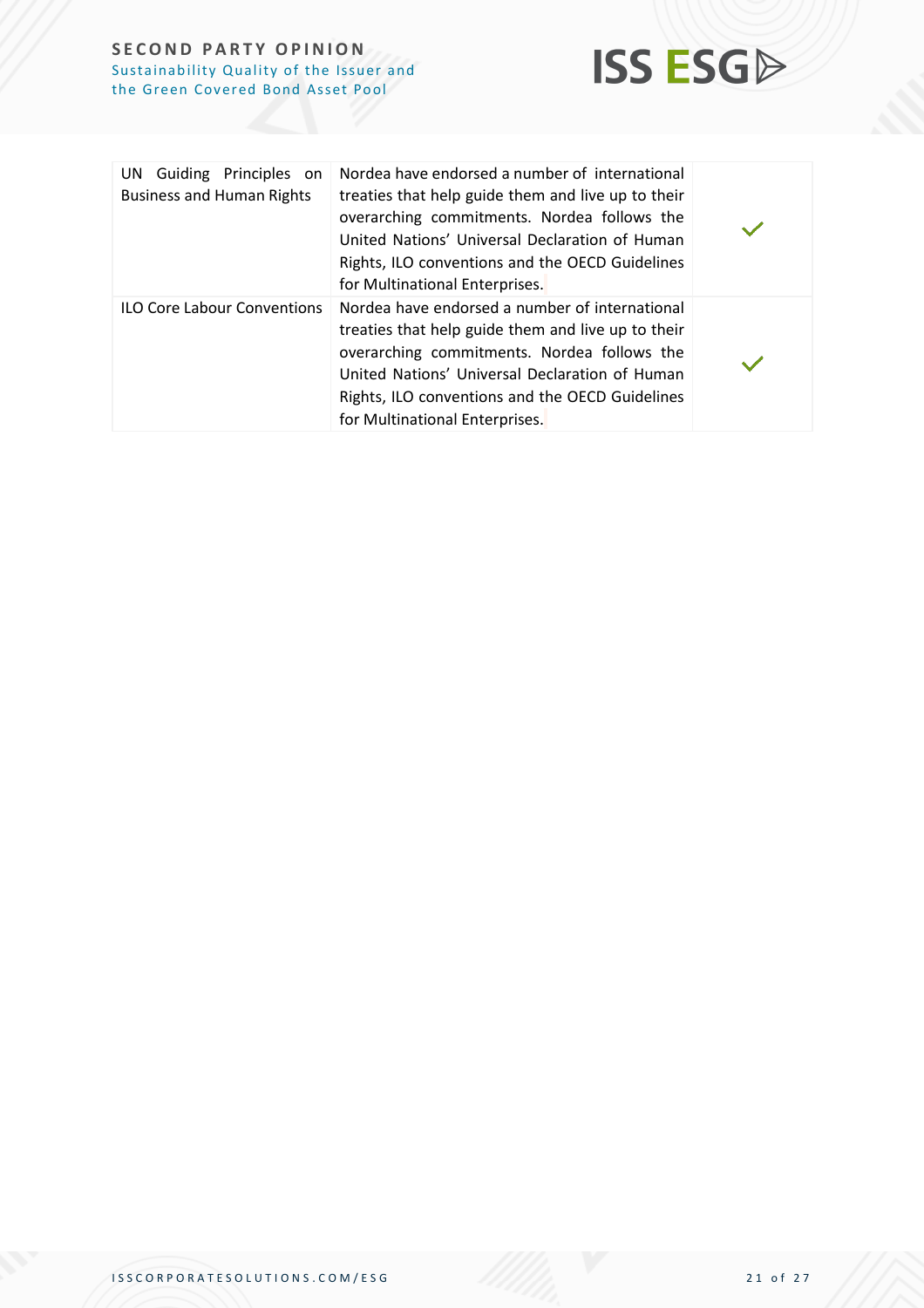

#### DISCLAIMER

- 1. Validity of the SPO: This SPO is valid for Nordea's outstanding Green Covered Bond issuances and as long as the asset portfolio does not change, until the first to occur of (a) the release of ISS ESG' next annual verification of these issuances (expected in 2021) or (b) December 31, 2022.
- 2. ISS ESG uses a scientifically based rating concept to analyse and evaluate the environmental and social performance of companies and countries. In doing so, we adhere to the highest quality standards which are customary in responsibility research worldwide. In addition, we create a Second Party Opinion (SPO) on bonds based on data from the issuer.
- 3. We would, however, point out that we do not warrant that the information presented in this SPO is complete, accurate or up to date. Any liability on the part of ISS ESG in connection with the use of these SPO, the information provided in them and the use thereof shall be excluded. In particular, we point out that the verification of the compliance with the se- lection criteria is based solely on random samples and documents submitted by the issuer.
- 4. All statements of opinion and value judgements given by us do not in any way constitute purchase or investment recommendations. In particular, the SPO is no assessment of the economic profitability and credit worthiness of a bond but refers exclusively to the social and environmental criteria mentioned above.
- 5. We would point out that this SPO, in particular the images, text and graphics contained therein, and the layout and company logo of ISS ESG and ISS-ESG are protected under copyright and trademark law. Any use thereof shall require the express prior written consent of ISS. Use shall be deemed to refer in particular to the copying or duplication of the SPO wholly or in part, the distribution of the SPO, either free of charge or against payment, or the exploitation of this SPO in any other conceivable manner.

The issuer that is the subject of this report may have purchased self-assessment tools and publications from ISS Corporate Solutions, Inc. ("ICS"), a wholly-owned subsidiary of ISS, or ICS may have provided advisory or analytical services to the issuer. No employee of ICS played a role in the preparation of this report. If you are an ISS institutional client, you may inquire about any issuer's use of products and services from ICS by emailing [disclosure@issgovernance.com.](mailto:disclosure@issgovernance.com)

This report has not been submitted to, nor received approval from, the United States Securities and Exchange Commission or any other regulatory body. While ISS exercised due care in compiling this report, it makes no warranty, express or implied, regarding the accuracy, completeness or usefulness of this information and assumes no liability with respect to the consequences of relying on this information for investment or other purposes. In particular, the research and scores provided are not intended to constitute an offer, solicitation or advice to buy or sell securities nor are they intended to solicit votes or proxies.

Deutsche Börse AG ("DB") owns an approximate 80% stake in ISS HoldCo Inc., the holding company which wholly owns ISS. The remainder of ISS HoldCo Inc. is held by a combination of Genstar Capital ("Genstar") and ISS management. ISS has formally adopted policies on non-interference and potential conflicts of interest related to DB, Genstar, and the board of directors of ISS HoldCo Inc. These policies are intended to establish appropriate standards and procedures to protect the integrity and independence of the research, recommendations, ratings and other analytical offerings produced by ISS and to safeguard the reputations of ISS and its owners. Further information regarding these policies are available at [https://www.issgovernance.com/compliance/due-diligence-materials.](https://www.issgovernance.com/compliance/due-diligence-materials)

© 2021 | Institutional Shareholder Services and/or its affiliates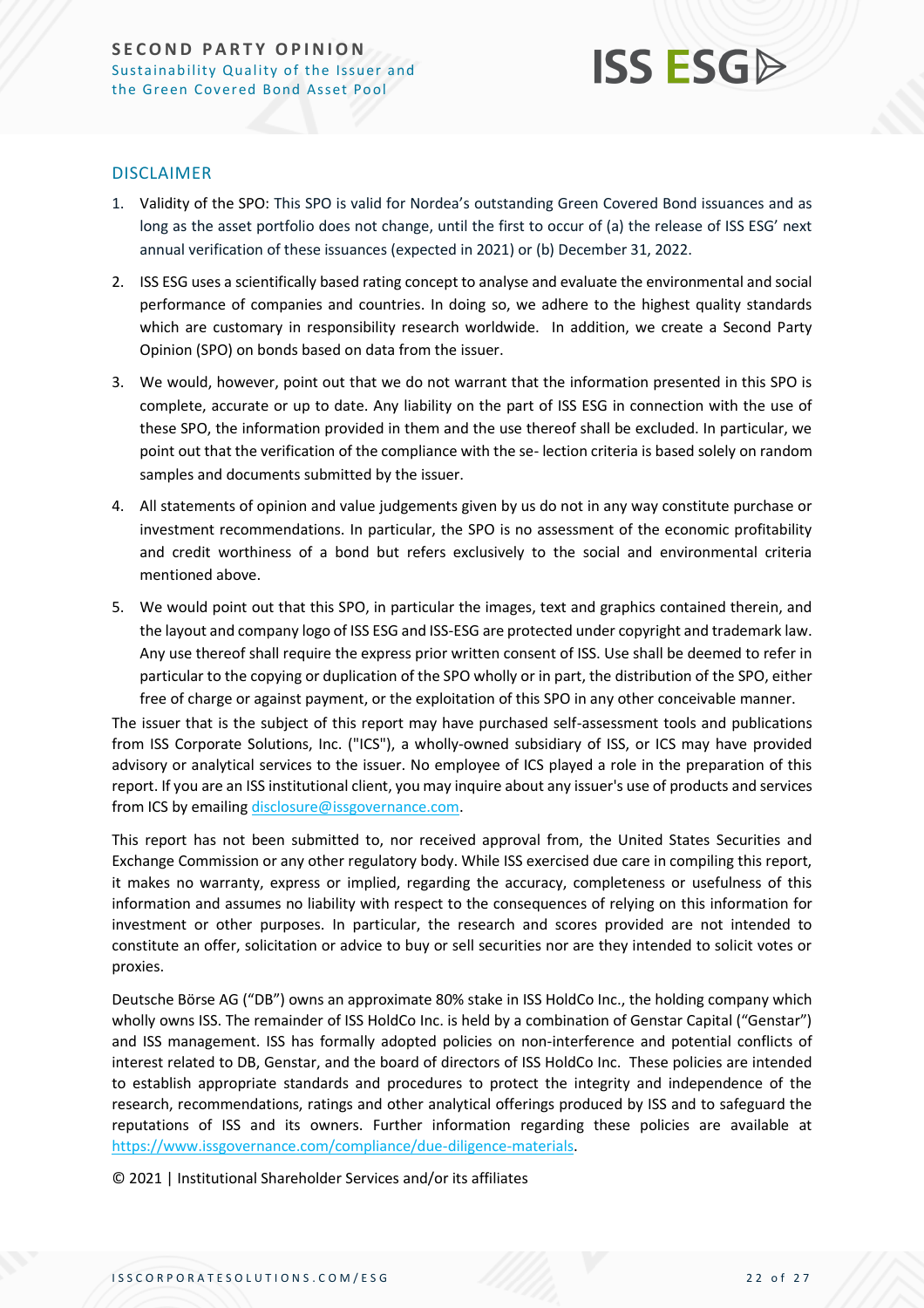

### <span id="page-22-0"></span>ANNEX 1: Methodology

#### Assessment of the contribution and association to the SDG

The 17 Sustainable Development Goals (SDGs) were endorsed in September 2015 by the United Nations and provide a benchmark for key opportunities and challenges toward a more sustainable future. Using a proprietary method, ISS ESG identifies the extent to which Nordea's Green Bonds contributes to related SDGs.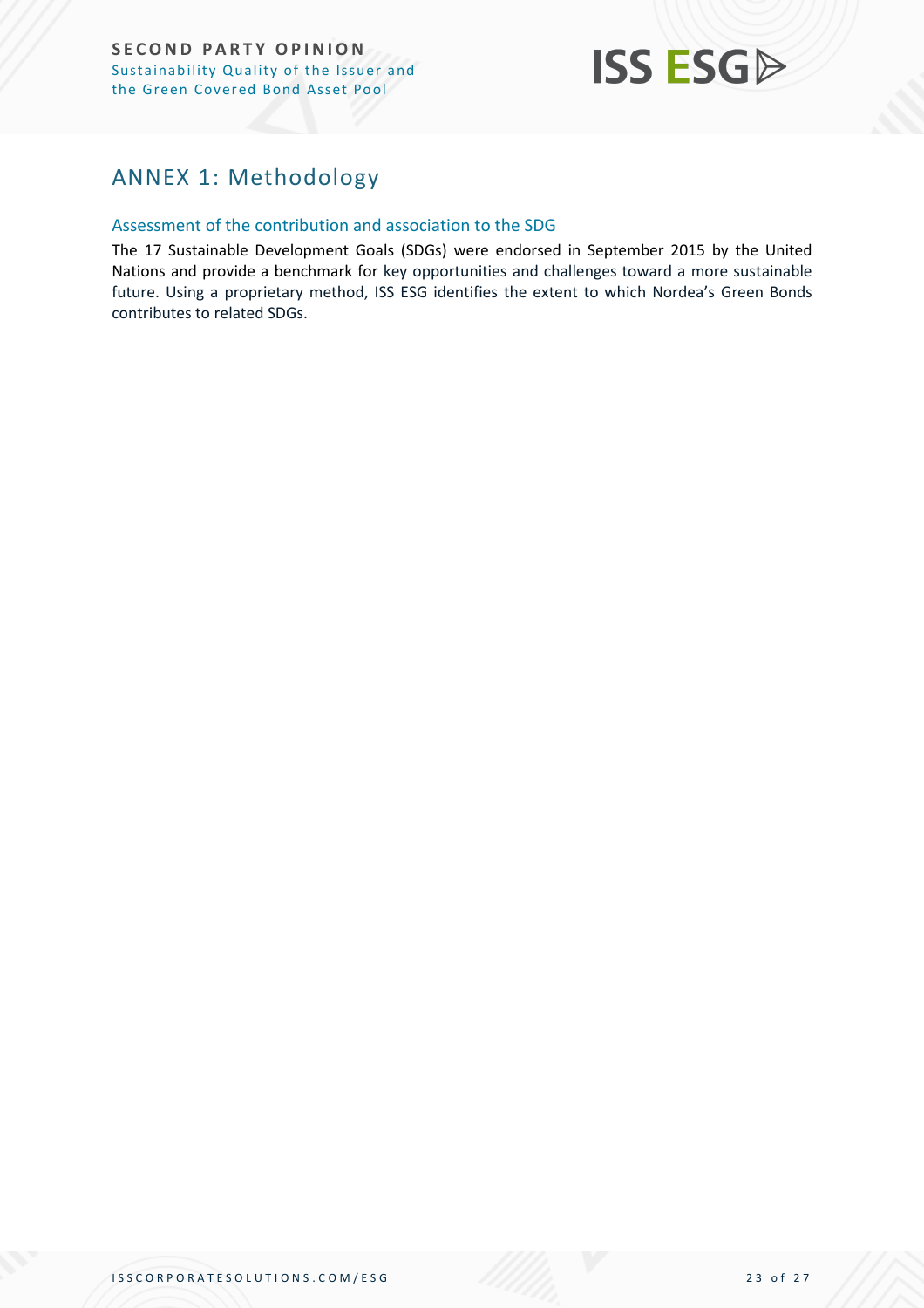## **ISS ESG**

## <span id="page-23-0"></span>ANNEX 2: ISS ESG Corporate Rating Methodology

The following pages contain methodology description of the ISS ESG Corporate Rating.

#### Methodology - Overview

The ESG Corporate Rating methodology was originally developed by Institutional Shareholder Services Germany (formerly oekom research) and has been consistently updated for more than 25 years.

**ESG Corporate Rating** - The ESG Corporate Rating universe, which is currently expanding from more than 8,000 corporate issuers to a targeted 10,000 issuers in 2020, covers important national and international indices as well as additional companies from sectors with direct links to sustainability and the most important bond issuers that are not publicly listed companies.

The assessment of a company's social & governance and environmental performance is based on approximately 100 environmental, social and governance indicators per sector, selected from a pool of 800+ proprietary indicators. All indicators are evaluated independently based on clearly defined performance expectations and the results are aggregated, taking into account each indicator's and each topic's materialityoriented weight, to yield an overall score (rating). If no relevant or up-to-date company information with regard to a certain indicator is available, and no assumptions can be made based on predefined standards and expertise, e.g. known and already classified country standards, the indicator is assessed with a D-.

In order to obtain a comprehensive and balanced picture of each company, our analysts assess relevant information reported or directly provided by the company as well as information from reputable independent sources. In addition, our analysts actively seek a dialogue with the assessed companies during the rating process and companies are regularly given the opportunity to comment on the results and provide additional information.

**Analyst Opinion** - Qualitative summary and explanation of the central rating results in three dimensions:

(1) Opportunities - assessment of the quality and the current and future share of sales of a company's products and services, which positively or negatively contribute to the management of principal sustainability challenges.

(2) Risks - summary assessment of how proactively and successfully the company addresses specific sustainability challenges found in its business activity and value chain, thus reducing its individual risks, in particular regarding its sector's key issues.

(3) Governance - overview of the company's governance structures and measures as well as of the quality and efficacy of policies regarding its ethical business conduct.

**Norm-Based Research - Severity Indicator** - The assessment of companies' sustainability performance in the ESG Corporate Rating is informed by a systematic and comprehensive evaluation of companies' ability to prevent and mitigate ESG controversies. ISS ESG conducts research and analysis [on corporate involvement in verified or alleged failures to respect recognized standards for responsible business conduct thro](https://www.issgovernance.com/esg/screening/esg-screening-solutions/#nbr_techdoc_download)ugh [Norm-Based](https://www.issgovernance.com/esg/screening/esg-screening-solutions/#nbr_techdoc_download) Research.

Norm-Based Research is based on authoritative standards for responsible business conduct such as the UN Global Compact, the OECD Guidelines for Multinational Enterprises, the UN Guiding Principles for Business and Human Rights and the Sustainable Development Goals.

As a stress-test of corporate disclosure, Norm-Based Research assesses the following:

- Companies' ability to address grievances and remediate negative impacts
- Degree of verification of allegations and claims
- Severity of impact on people and the environment, and systematic or systemic nature of malpractices

Severity of impact is categorized as Potential, Moderate, Severe, Very severe. This informs the ESG Corporate Rating.

**Decile Rank** - The Decile Rank indicates in which decile (tenth part of total) the individual Corporate Rating ranks within its industry from 1 (best – company's rating is in the first decile within its industry) to 10 (lowest – company's rating is in the tenth decile within its industry). The Decile Rank is determined based on the underlying numerical score of the rating. If the total number of companies within an industry cannot be evenly divided by ten, the surplus company ratings are distributed from the top (1 decile) to the bottom. If there are Corporate Ratings with identical absolute scores that span a division in decile ranks, all ratings with an equal decile score are classified in the higher decile, resulting in a smaller number of Corporate Ratings in the decile below.

**Distribution of Ratings** - Overview of the distribution of the ratings of all companies from the respective industry that are included in the ESG Corporate Rating universe (company portrayed in this report: dark blue).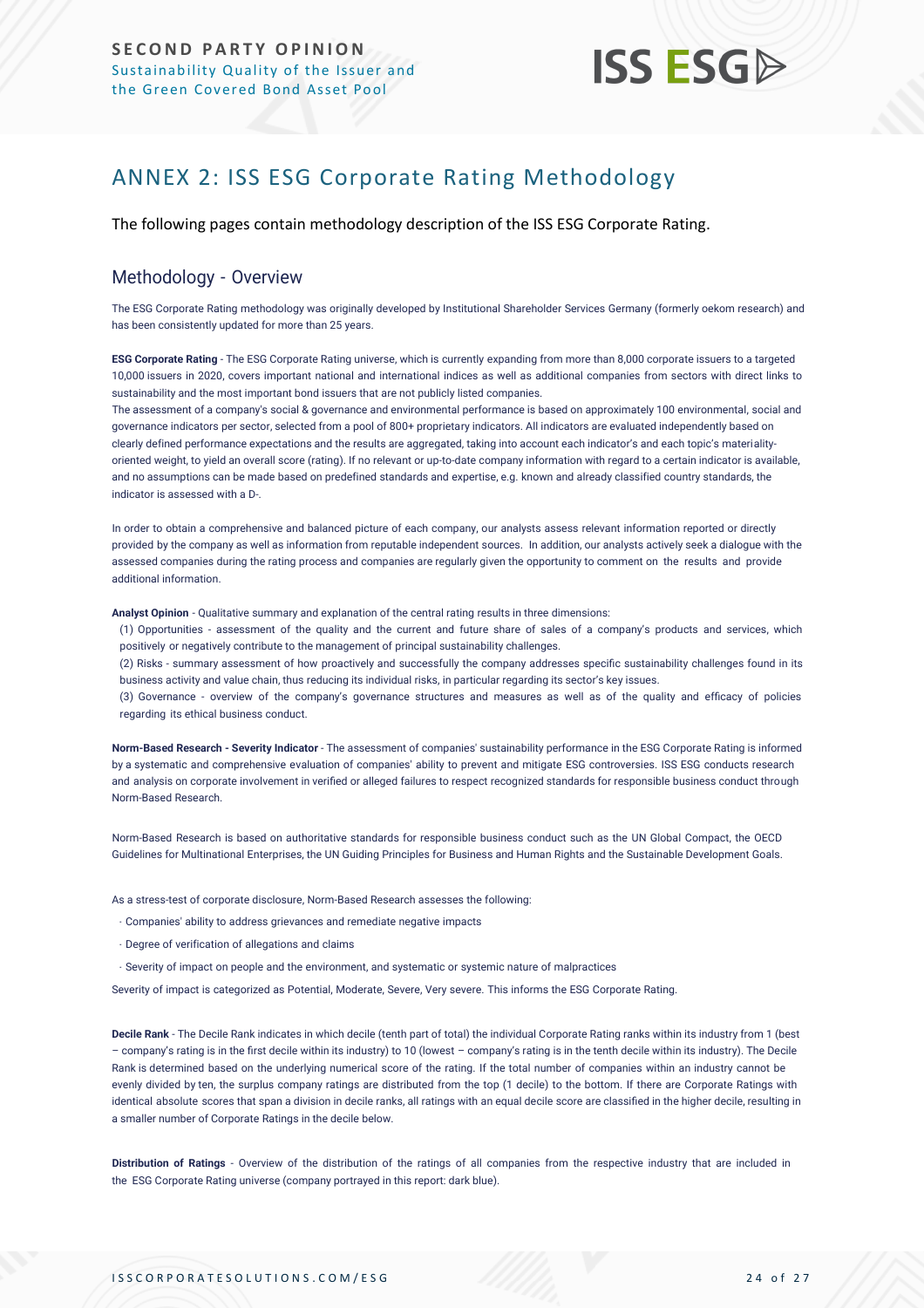## **ISS ESG**

**Industry Classification** - The social and environmental impacts of industries differ. Therefore, based on its relevance, each industry analyzed is classified in a Sustainability Matrix.

Depending on this classification, the two dimensions of the ESG Corporate Rating, the Social Rating and the Environmental Rating, are weighted and the sector-specific minimum requirements for the ISS ESG Prime Status (Prime threshold) are defined (absolute best-in-class approach).



Social & Governance Relevance

**Industry Leaders** - List (in alphabetical order) of the top three companies in an industry from the ESG Corporate Rating universe at the time of generation of this report.

**Key Issue Performance** - Overview of the company's performance with regard to the key social and environmental issues in the industry, compared to the industry average.

**Performance Score** - The ESG Performance Score allows for cross-industry comparisons using a standardized best-in-class threshold that is valid across all industries. It is the numerical representation of the alphabetic ratings (D- to A+) on a scale of 0 to 100 with 50 representing the prime threshold. All companies with values greater than 50 are Prime, while companies with values less than 50 are Not Prime. As a result, intervals are of varying size depending on the original industry-specific prime thresholds.

**Rating History** - Development of the company's rating over time and comparison to the average rating in the industry.

**Rating Scale** - Companies are rated on a twelve-point scale from A+ to D-:

A+: the company shows excellent performance.

D-: the company shows poor performance (or fails to demonstrate any commitment to appropriately address the topic).

Overview of the range of scores achieved in the industry (light blue) and indication of the grade of the company evaluated in this report (dark blue).

**Sources of Information** - A selection of sources used for this report is illustrated in the annex.

**Status & Prime Threshold** - Companies are categorized as Prime if they achieve/exceed the sustainability performance requirements (Prime threshold) defined by ISS ESG for a specific industry (absolute best-in-class approach) in the ESG Corporate Rating. Prime companies are sustainability leaders in their industry and are better positioned to cope with material ESG challenges and risks, as well as to seize opportunities, than their Not Prime peers. The financial materiality of the Prime Status has been confirmed by performance studies, showing a continuous outperformance of the Prime portfolio when compared to conventional indices over more than 14 years.

**Transparency Level** - The Transparency Level indicates the company's materiality-adjusted disclosure level regarding the environmental and social performance indicators defined in the ESG Corporate Rating. It takes into consideration whether the company has disclosed relevant information regarding a specific indicator, either in its public ESG disclosures or as part of the rating feedback process, as well as the indicator's materiality reflected in its absolute weight in the rating. The calculated percentage is classified in five transparency levels following the scale below.

0% - < 20%: very low

20% - < 40%: low

- 40% < 60%: medium
- 60% < 80%: high
- 80% 100%: very high

For example, if a company discloses information for indicators with a cumulated absolute weight in the rating of 23 percent, then its Transparency Level is "low". A company's failure to disclose, or lack of transparency, will impact a company's ESG performance rating negatively.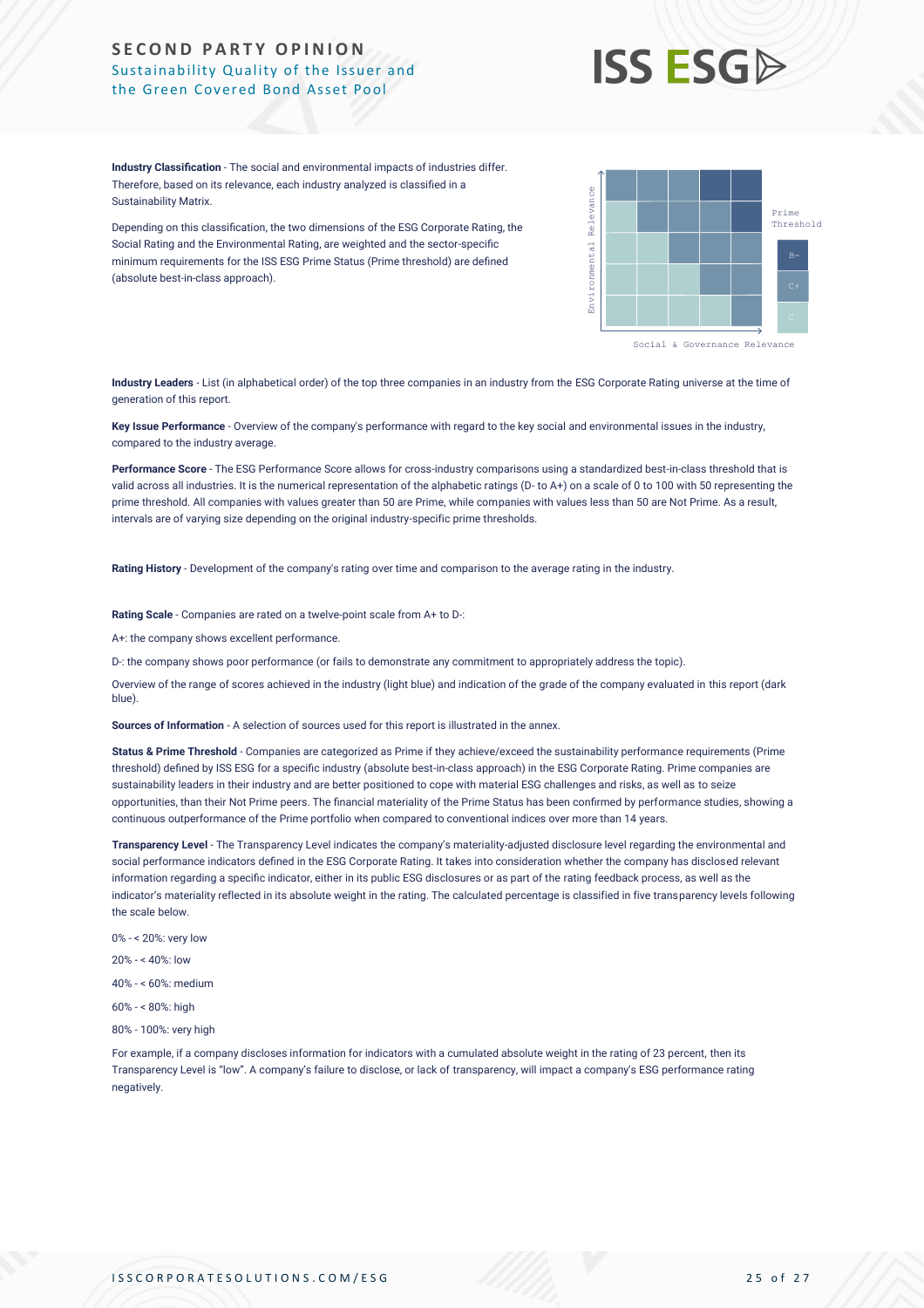

### <span id="page-25-0"></span>ANNEX 3: Quality management processes

#### **SCOPE**

Nordea commissioned ISS ESG to compile a Green Bond SPO. The Second Party Opinion process includes verifying whether the Green Finance Framework aligns with the Green Bond Principles (June 2021) and the EU Taxonomy Climate Delegated Act (June 2021) and to assess the sustainability credentials of its Green Covered Bond, as well as the issuer's sustainability strategy.

#### **CRITERIA**

Relevant Standards for this Second Party Opinion

- ICMA Green Bond Principles (June 2021)
- EU Taxonomy Climate Delegated Act (June 2021)

#### ISSUER'S RESPONSIBILITY

Nordea's responsibility was to provide information and documentation on:

- **Framework**
- Asset pool / Eligibility criteria
- Documentation of ESG risks management at the asset level

#### ISS ESG's VERIFICATION PROCESS

ISS ESG is one of the world's leading independent environmental, social and governance (ESG) research, analysis and rating houses. The company has been actively involved in the sustainable capital markets for over 25 years. Since 2014, ISS ESG has built up a reputation as a highly reputed thought leader in the green and social bond market and has become one of the first CBI approved verifiers.

ISS ESG has conducted this independent Second Party Opinion of the Green Bonds to be issued by Nordea based on ISS ESG methodology and in line with the ICMA Green Bond Principles (June 2021) and EU Taxonomy Climate Delegated Act (June 2021).

The engagement with Nordea took place in October 2021.

#### ISS ESG's BUSINESS PRACTICES

ISS has conducted this verification in strict compliance with the ISS Code of Ethics, which lays out detailed requirements in integrity, transparency, professional competence and due care, professional behaviour and objectivity for the ISS business and team members. It is designed to ensure that the verification is conducted independently and without any conflicts of interest with other parts of the ISS Group.